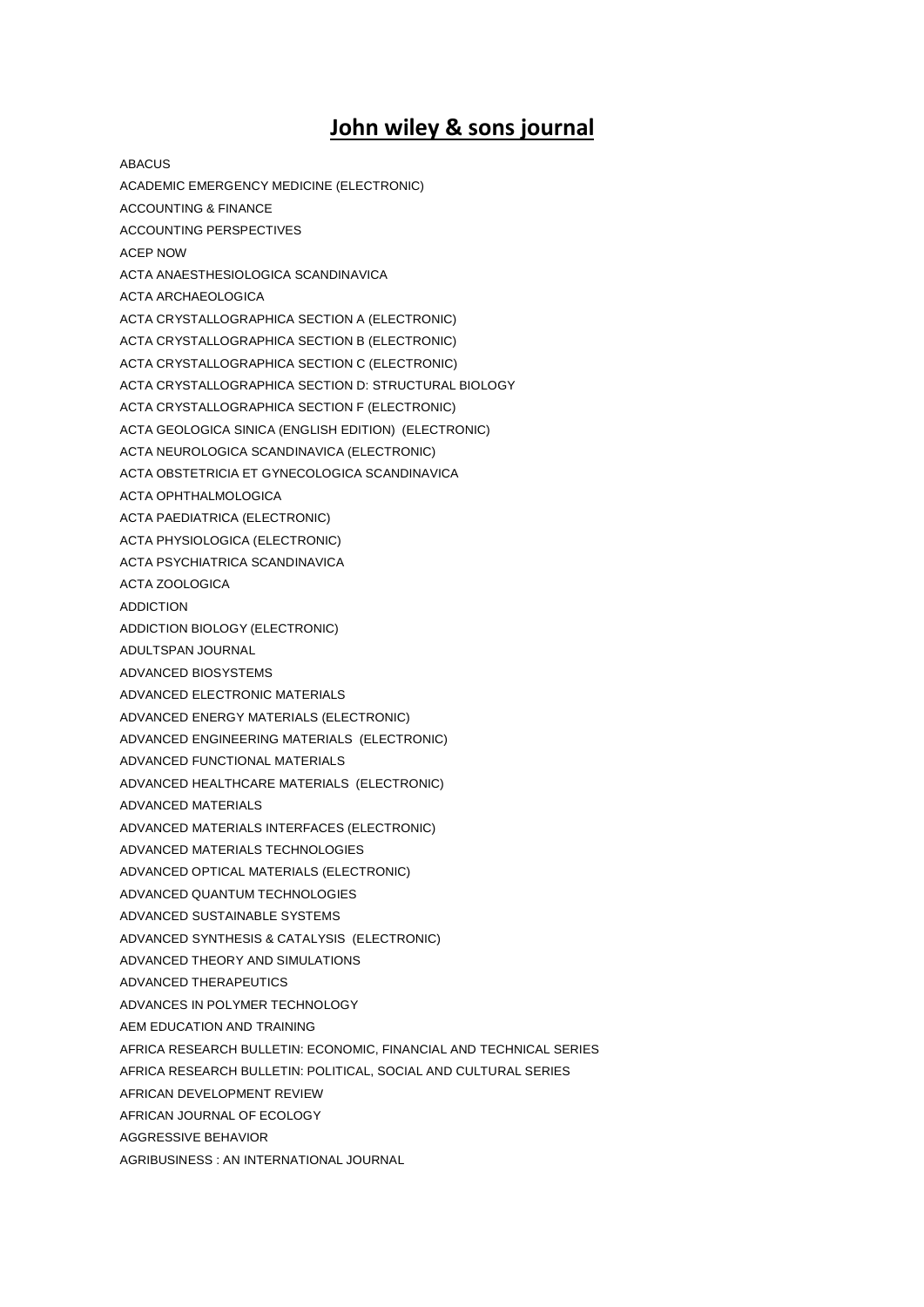- AGRICULTURAL AND FOREST ENTOMOLOGY
- AGRICULTURAL ECONOMICS
- AICHE JOURNAL
- ALCOHOLISM (ELECTRONIC)
- ALCOHOLISM AND DRUG ABUSE WEEKLY
- ALIMENTARY PHARMACOLOGY & THERAPEUTICS (ELECTRONIC)
- ALLERGY
- ALTERNATIVES TO THE HIGH COST OF LITIGATION
- AMERICAN ANTHROPOLOGIST
- AMERICAN BUSINESS LAW JOURNAL
- AMERICAN ETHNOLOGIST
- AMERICAN JOURNAL OF BOTANY
- AMERICAN JOURNAL OF COMMUNITY PSYCHOLOGY
- AMERICAN JOURNAL OF ECONOMICS AND SOCIOLOGY
- AMERICAN JOURNAL OF HEMATOLOGY
- AMERICAN JOURNAL OF HUMAN BIOLOGY (ELECTRONIC)
- AMERICAN JOURNAL OF INDUSTRIAL MEDICINE
- AMERICAN JOURNAL OF MEDICAL GENETICS
- AMERICAN JOURNAL OF PHYSICAL ANTHROPOLOGY (ELECTRONIC)
- AMERICAN JOURNAL OF POLITICAL SCIENCE
- AMERICAN JOURNAL OF PRIMATOLOGY (ELECTRONIC)
- AMERICAN JOURNAL OF REPRODUCTIVE IMMUNOLOGY (ELECTRONIC)
- AMERICAN JOURNAL OF TRANSPLANTATION
- THE AMERICAN JOURNAL ON ADDICTIONS (ELECTRONIC)
- ANAESTHESIA
- ANALYSES OF SOCIAL ISSUES & PUBLIC POLICY (ELECTRONIC)
- ANALYTIC PHILOSOPHY
- ANATOMIA, HISTOLOGIA, EMBRYOLOGIA (ELECTRONIC)
- THE ANATOMICAL RECORD : ADVANCES IN INTEGRATIVE ANATOMY AND EVOLUTIONARY BIOLOGY
- ANATOMICAL SCIENCES EDUCATION (ELECTRONIC)
- ANDROLOGIA (ELECTRONIC)
- ANDROLOGY
- ANGEWANDTE CHEMIE
- ANGEWANDTE CHEMIE INTERNATIONAL EDITION
- ANIMAL CONSERVATION
- ANIMAL GENETICS (ELECTRONIC)
- ANIMAL SCIENCE JOURNAL (ELECTRONIC)
- ANNALEN DER PHYSIK (ELECTRONIC)
- ANNALS OF ANTHROPOLOGICAL PRACTICE
- ANNALS OF APPLIED BIOLOGY
- ANNALS OF HUMAN GENETICS
- ANNALS OF NEUROLOGY
- ANNALS OF NONINVASIVE ELECTROCARDIOLOGY (ELECTRONIC)
- ANNALS OF PUBLIC AND COOPERATIVE ECONOMICS
- ANNALS OF THE NEW YORK ACADEMY OF SCIENCES

ANNUAL REVIEW OF CONSUMER PSYCHOLOGY ANTHROPOLOGY & EDUCATION QUARTERLY

ANTHROPOLOGY & HUMANISM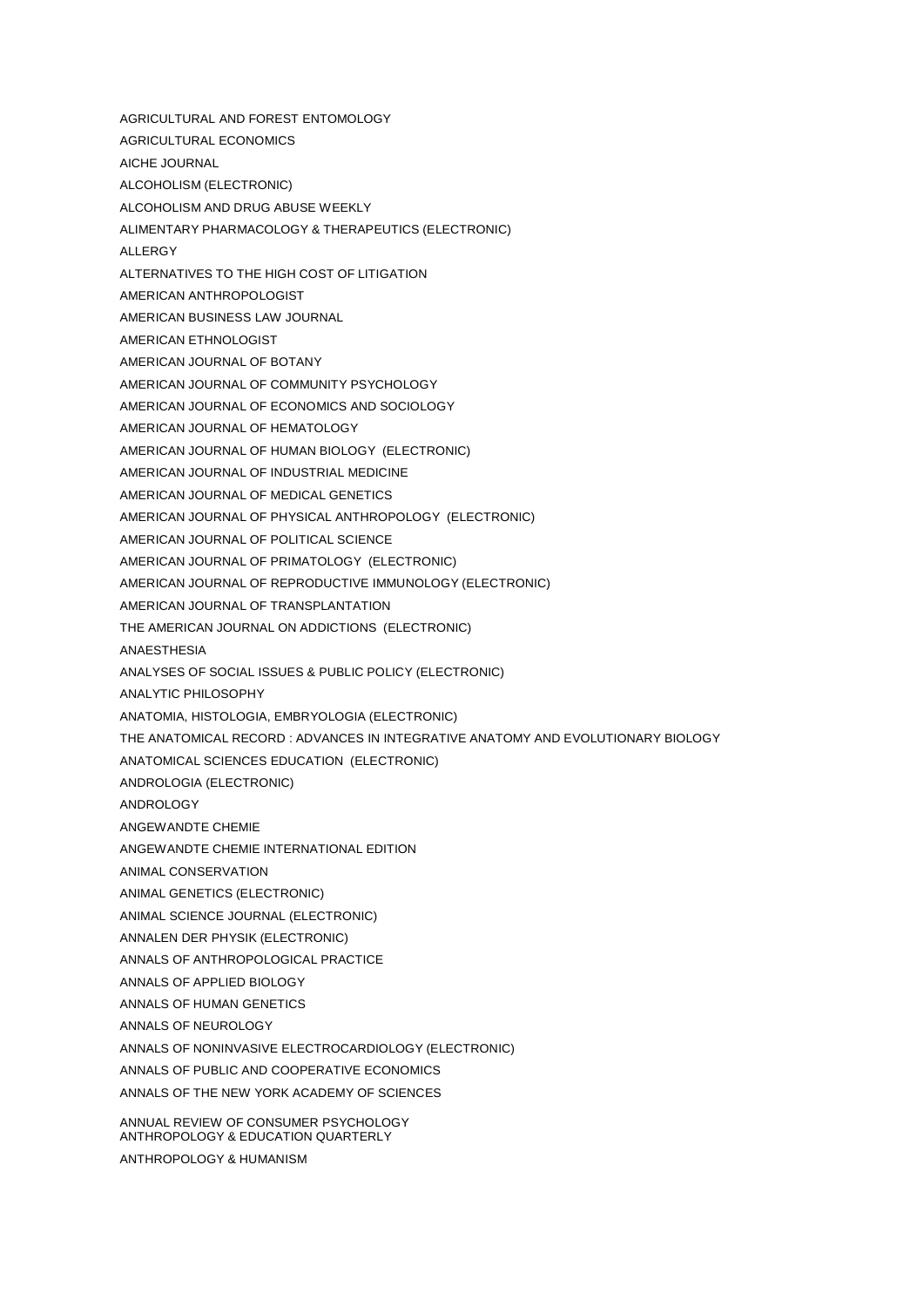- ANTHROPOLOGY OF CONSCIOUSNESS
- ANTHROPOLOGY TODAY
- ANTIPODE
- ANZ JOURNAL OF SURGERY
- AORN JOURNAL
- APMIS (ELECTRONIC)
- APPLIED COGNITIVE PSYCHOLOGY
- APPLIED ORGANOMETALLIC CHEMISTRY (ELECTRONIC)
- APPLIED PSYCHOLOGY
- APPLIED PSYCHOLOGY: HEALTH AND WELL-BEING
- APPLIED STOCHASTIC MODELS IN BUSINESS AND INDUSTRY
- APPLIED VEGETATION SCIENCE
- AQUACULTURE NUTRITION (ELECTRONIC)
- AQUACULTURE RESEARCH
- AQUATIC CONSERVATION: MARINE AND FRESHWATER ECOSYSTEMS (ELECTRONIC)
- ARABIAN ARCHAEOLOGY AND EPIGRAPHY
- ARCHAEOLOGICAL PROSPECTION
- ARCHAEOLOGY IN OCEANIA
- ARCHAEOMETRY
- ARCHEOLOGICAL PAPER OF THE AMERICAN ANTHROPOLOGICAL ASSOCIATION (ELECTRONIC)
- ARCHITECTURAL DESIGN
- ARCHIV DER PHARMAZIE (ELECTRONIC)
- ARCHIVES OF INSECT BIOCHEMISTRY AND PHYSIOLOGY (ELECTRONIC)
- AREA
- ART HISTORY
- ARTHRITIS & RHEUMATOLOGY
- ARTHRITIS CARE AND RESEARCH
- ARTIFICIAL ORGANS
- ASIA PACIFIC JOURNAL OF HUMAN RESOURCES
- ASIA PACIFIC VIEWPOINT
- ASIA-PACIFIC JOURNAL OF CHEMICAL ENGINEERING (ELECTRONIC)
- ASIA-PACIFIC JOURNAL OF CLINICAL ONCOLOGY
- ASIA-PACIFIC JOURNAL OF FINANCIAL STUDIES (ELECTRONIC)
- ASIA-PACIFIC PSYCHIATRY (ELECTRONIC)
- ASIAN ECONOMIC JOURNAL
- ASIAN ECONOMIC POLICY REVIEW
- ASIAN JOURNAL OF CONTROL
- ASIAN JOURNAL OF ENDOSCOPIC SURGERY (ELECTRONIC)
- ASIAN JOURNAL OF ORGANIC CHEMISTRY (ELECTRONIC)
- ASIAN JOURNAL OF SOCIAL PSYCHOLOGY
- ASIAN POLITICS AND POLICY
- ASIAN SOCIAL WORK AND POLICY REVIEW (ELECTRONIC)
- ASIAN-PACIFIC ECONOMIC LITERATURE
- ASSESSMENT UPDATE
- ASTRONOMISCHE NACHRICHTEN (ELECTRONIC)
- AUSTRAL ECOLOGY
- AUSTRAL ENTOMOLOGY
- AUSTRALASIAN JOURNAL OF DERMATOLOGY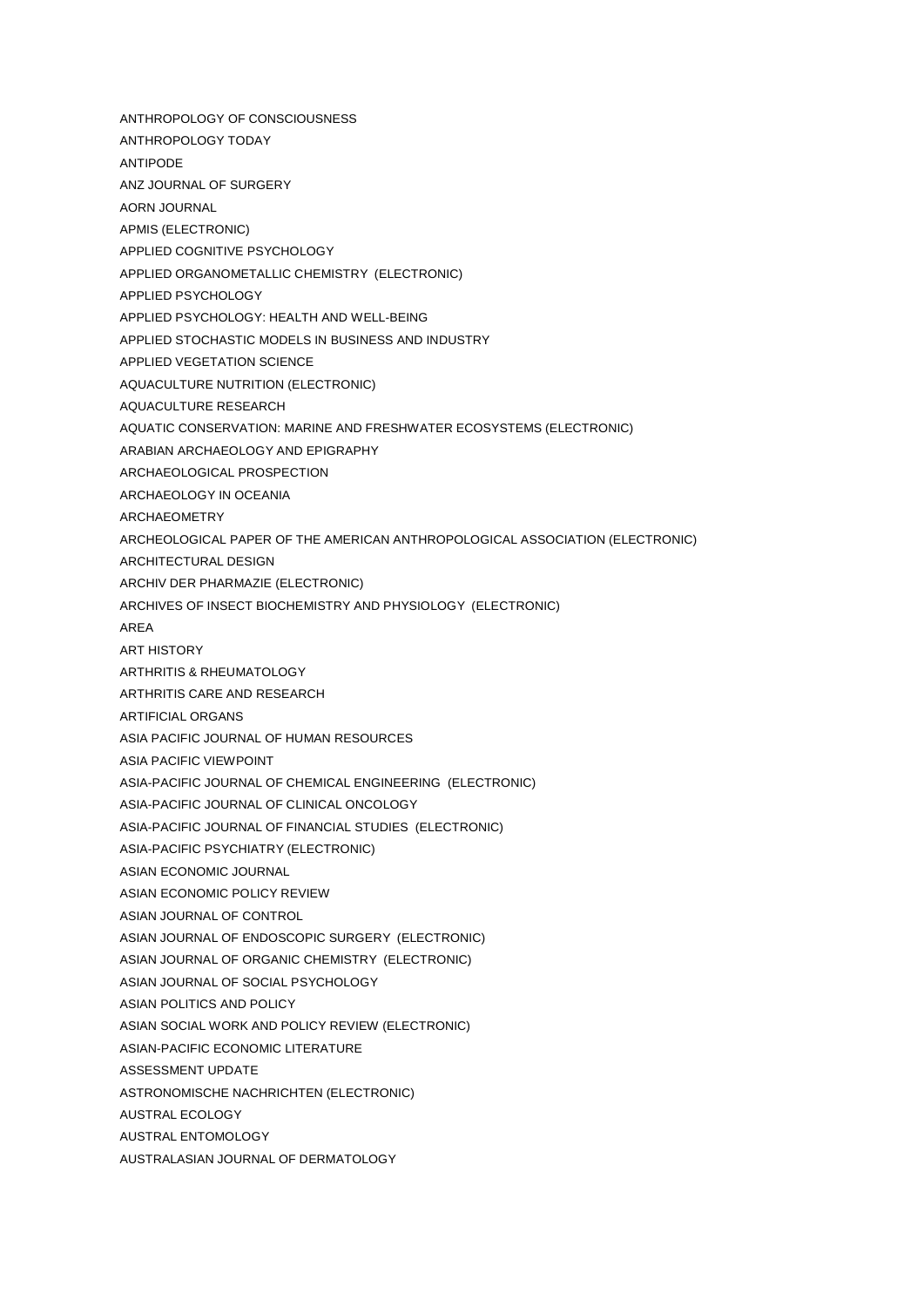AUSTRALASIAN JOURNAL ON AGEING AUSTRALIAN & NEW ZEALAND JOURNAL OF STATISTICS AUSTRALIAN ACCOUNTING REVIEW AUSTRALIAN AND NEW ZEALAND JOURNAL OF FAMILY THERAPY AUSTRALIAN AND NEW ZEALAND JOURNAL OF OBSTETRICS AND GYNAECOLOGY AUSTRALIAN DENTAL JOURNAL AUSTRALIAN ECONOMIC HISTORY REVIEW AUSTRALIAN ECONOMIC PAPERS THE AUSTRALIAN ECONOMIC REVIEW AUSTRALIAN ENDODONTIC JOURNAL (ELECTRONIC) AUSTRALIAN JOURNAL OF AGRICULTURAL & RESOURCE ECONOMICS THE AUSTRALIAN JOURNAL OF ANTHROPOLOGY AUSTRALIAN JOURNAL OF GRAPE AND WINE RESEARCH AUSTRALIAN JOURNAL OF POLITICS AND HISTORY AUSTRALIAN JOURNAL OF PSYCHOLOGY AUSTRALIAN JOURNAL OF PUBLIC ADMINISTRATION AUSTRALIAN JOURNAL OF RURAL HEALTH (ELECTRONIC) AUSTRALIAN JOURNAL OF SOCIAL ISSUES AUSTRALIAN OCCUPATIONAL THERAPY JOURNAL AUSTRALIAN PSYCHOLOGIST AUSTRALIAN VETERINARY JOURNAL AUTISM RESEARCH (ELECTRONIC) BASIC AND CLINICAL PHARMACOLOGY & TOXICOLOGY (ELECTRONIC) BASIN RESEARCH (ELECTRONIC) BATTERIES JOURNAL BAUPHYSIK **BAUTECHNIK** BEHAVIORAL INTERVENTIONS BEHAVIORAL SCIENCES & THE LAW BERICHTE ZUR WISSENSCHAFTSGESCHICHTE BETON- UND STAHLBETONBAU BIOCHEMISTRY AND MOLECULAR BIOLOGY EDUCATION BIOELECTROMAGNETICS (ELECTRONIC) BIOESSAYS (ELECTRONIC) **BIOETHICS** BIOFACTORS (ELECTRONIC) BIOFUELS, BIOPRODUCTS AND BIOREFINING BIOLOGICAL REVIEWS BIOLOGIE IN UNSERER ZEIT (BIUZ) BIOLOGY OF THE CELL (ELECTRONIC) BIOMEDICAL CHROMATOGRAPHY (ELECTRONIC)

AUSTRALASIAN JOURNAL OF ULTRASOUND IN MEDICINE

- BIOMETRICAL JOURNAL
- **BIOMETRICS**
- BIOPHARMACEUTICS AND DRUG DISPOSITION
- BIOPOLYMERS (ELECTRONIC)
- BIOTECHNOLOGY & BIOENGINEERING
- BIOTECHNOLOGY AND APPLIED BIOCHEMISTRY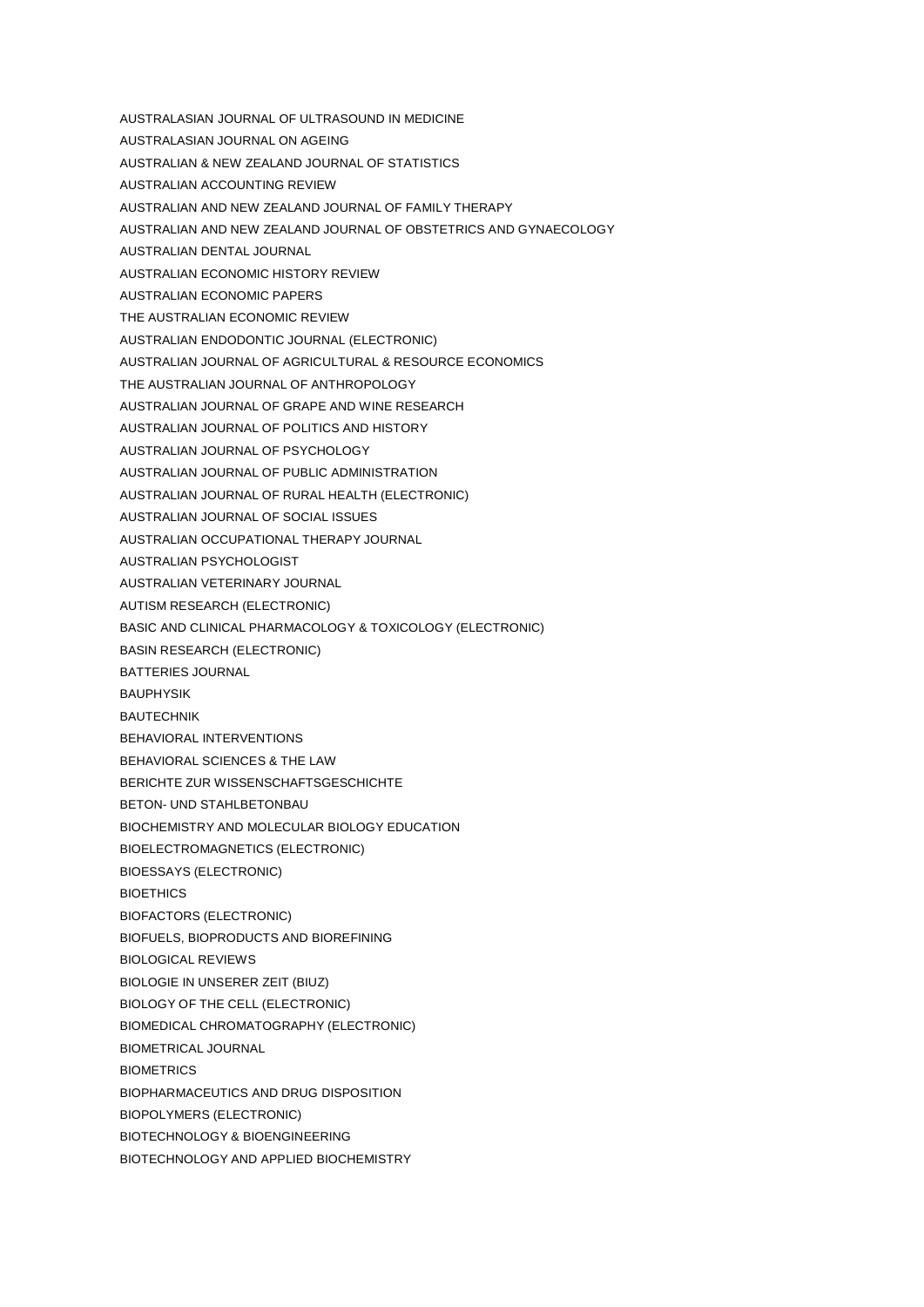BIOTECHNOLOGY JOURNAL (ELECTRONIC) BIOTECHNOLOGY PROGRESS (ELECTRONIC) BIOTROPICA (ELECTRONIC) BIPOLAR DISORDERS (ELECTRONIC) BIRTH BIRTH DEFECTS RESEARCH BJOG : AN INTERNATIONAL JOURNAL OF OBSTETRICS & GYNAECOLOGY BJU INTERNATIONAL BOARD & ADMINISTRATOR FOR ADMINISTRATORS ONLY BOARD LEADERSHIP: POLICY GOVERNANCE IN ACTION BOREAS BRAIN PATHOLOGY THE BREAST JOURNAL BREWER AND DISTILLER INTERNATIONAL BRITISH EDUCATIONAL RESEARCH JOURNAL BRITISH JOURNAL OF CLINICAL PHARMACOLOGY (ELECTRONIC) BRITISH JOURNAL OF CLINICAL PSYCHOLOGY BRITISH JOURNAL OF DERMATOLOGY BRITISH JOURNAL OF DEVELOPMENTAL PSYCHOLOGY BRITISH JOURNAL OF EDUCATIONAL PSYCHOLOGY BRITISH JOURNAL OF EDUCATIONAL TECHNOLOGY BRITISH JOURNAL OF HAEMATOLOGY BRITISH JOURNAL OF HEALTH PSYCHOLOGY BRITISH JOURNAL OF INDUSTRIAL RELATIONS BRITISH JOURNAL OF LEARNING DISABILITIES BRITISH JOURNAL OF MANAGEMENT BRITISH JOURNAL OF MATHEMATICAL AND STATISTICAL PSYCHOLOGY BRITISH JOURNAL OF PHARMACOLOGY (ELECTRONIC) BRITISH JOURNAL OF PSYCHOLOGY BRITISH JOURNAL OF PSYCHOTHERAPY BRITISH JOURNAL OF SOCIAL PSYCHOLOGY THE BRITISH JOURNAL OF SOCIOLOGY BRITISH JOURNAL OF SPECIAL EDUCATION BRITISH JOURNAL OF SURGERY THE BROWN UNIVERSITY CHILD AND ADOLESCENT BEHAVIOR LETTER THE BROWN UNIVERSITY CHILD AND ADOLESCENT PSYCHOPHARMACOLOGY UPDATE THE BROWN UNIVERSITY PSYCHOPHARMACOLOGY UPDATE BRUCE R HOPKINS' NONPROFIT COUNSEL BULLETIN OF ECONOMIC RESEARCH BULLETIN OF LATIN AMERICAN RESEARCH BULLETIN OF THE ASSOCIATION FOR INFORMATION SCIENCE & TECHNOLOGY BULLETIN OF THE INSTITUTE OF CLASSICAL STUDIES BULLETIN OF THE KOREAN CHEMICAL SOCIETY (ELECTRONIC) BULLETIN OF THE LONDON MATHEMATICAL SOCIETY BUSINESS AND SOCIETY REVIEW BUSINESS ETHICS: A EUROPEAN REVIEW BUSINESS STRATEGY AND DEVELOPMENT BUSINESS STRATEGY AND THE ENVIRONMENT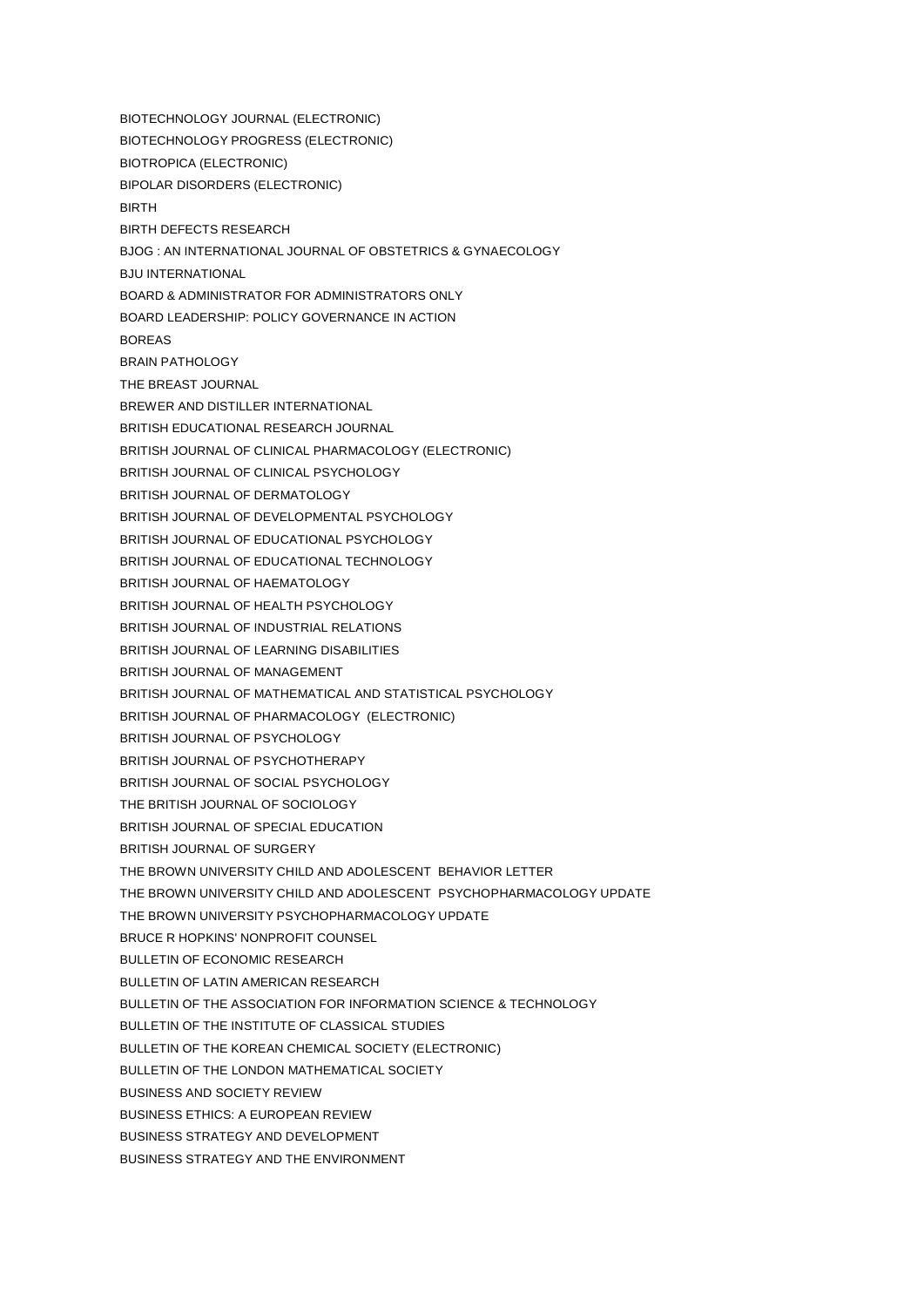- CA: A CANCER JOURNAL FOR CLINICIANS
- CAMPUS LEGAL ADVISOR
- CAMPUS SECURITY REPORT
- THE CANADIAN GEOGRAPHER/LE GEOGRAPHE CANADIEN (ELECTRONIC)
- CANADIAN JOURNAL OF ADMINISTRATIVE SCIENCES
- CANADIAN JOURNAL OF AGRICULTURAL ECONOMICS (ELECTRONIC)
- THE CANADIAN JOURNAL OF CHEMICAL ENGINEERING
- CANADIAN JOURNAL OF ECONOMICS
- THE CANADIAN JOURNAL OF STATISTICS (ELECTRONIC)
- CANADIAN PUBLIC ADMINISTRATION/ADMINISTRATION PUBLIQUE DU CANADA
- CANADIAN REVIEW OF SOCIOLOGY/REVUE CANADIENNE DE SOCIOLOGIE
- CANCER
- CANCER CYTOPATHOLOGY
- CANCER REPORTS
- CARDIOVASCULAR THERAPEUTICS (ELECTRONIC)
- THE CAREER DEVELOPMENT QUARTERLY
- CATHETERIZATION AND CARDIOVASCULAR INTERVENTIONS
- CE/PAPERS
- CELL BIOCHEMISTRY AND FUNCTION (ELECTRONIC)
- CELL BIOLOGY INTERNATIONAL (ELECTRONIC)
- CELL PROLIFERATION (ELECTRONIC)
- CELLULAR MICROBIOLOGY (ELECTRONIC)
- **CENTAURUS**
- CHEMBIOCHEM (ELECTRONIC)
- CHEMBIOENG REVIEWS (ELECTRONIC)
- CHEMCATCHEM (ELECTRONIC)
- CHEMELECTROCHEM (ELECTRONIC)
- CHEMICAL BIOLOGY & DRUG DESIGN (ELECTRONIC)
- CHEMICAL ENGINEERING & TECHNOLOGY (CET) (ELECTRONIC)
- THE CHEMICAL RECORD (ELECTRONIC)
- CHEMIE IN UNSERER ZEIT (CHIUZ)
- CHEMIE-INGENIEUR-TECHNIK (CIT)
- CHEMISTRY & BIODIVERSITY (ELECTRONIC)
- CHEMISTRY & INDUSTRY
- CHEMISTRY A EUROPEAN JOURNAL (ELECTRONIC)
- CHEMISTRY AN ASIAN JOURNAL (ELECTRONIC)
- CHEMISTRYSELECT
- CHEMKON CHEMIE KONKRET, FORUM FUER UNTERRICHT UND DIDAKTIK
- CHEMMEDCHEM (ELECTRONIC)
- CHEMNANOMAT CHEMISTRY OF NANOMATERIALS FOR ENERGY, BIOLOGY
- CHEMPHOTOCHEM
- CHEMPHYSCHEM (ELECTRONIC)
- CHEMPLUSCHEM
- CHEMSUSCHEM (ELECTRONIC) CHEMISTRY AND SUSTAINABILITY, ENERGY & MATERIALS
- CHILD & FAMILY SOCIAL WORK
- CHILD ABUSE REVIEW
- CHILD AND ADOLESCENT MENTAL HEALTH
- CHILD DEVELOPMENT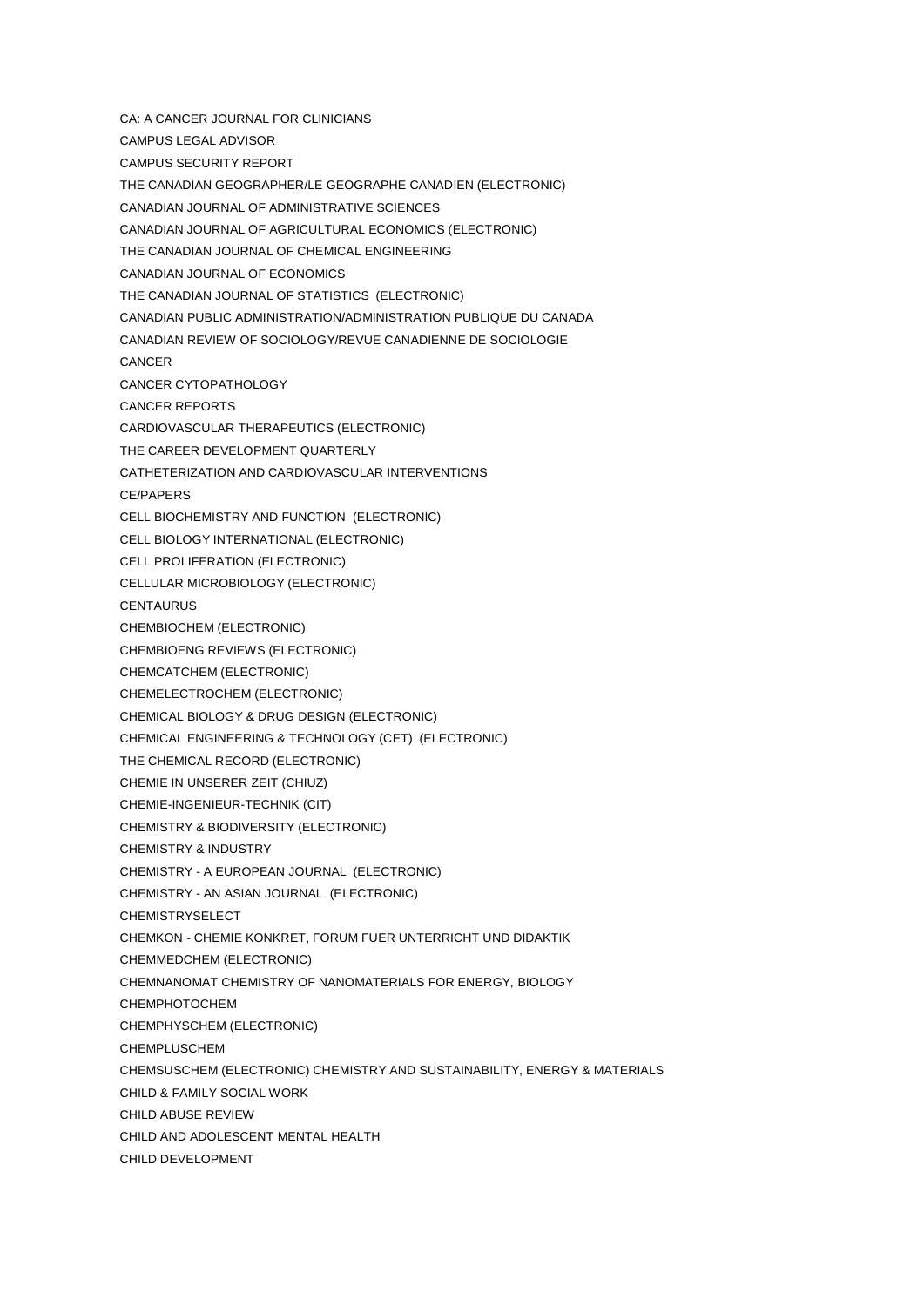CHILD DEVELOPMENT PERSPECTIVES CHILD: CARE, HEALTH AND DEVELOPMENT CHILDREN & SOCIETY CHINA AND WORLD ECONOMY CHINESE JOURNAL OF CHEMISTRY (ELECTRONIC) CHIRALITY (ELECTRONIC) CITY & COMMUNITY CITY & SOCIETY CLADISTICS CLEAN - SOIL, AIR, WATER (ELECTRONIC) CLINICAL & EXPERIMENTAL ALLERGY (ELECTRONIC) CLINICAL & EXPERIMENTAL DERMATOLOGY CLINICAL & EXPERIMENTAL IMMUNOLOGY CLINICAL & EXPERIMENTAL OPHTHALMOLOGY CLINICAL ADVANCES IN PERIODONTICS CLINICAL ANATOMY CLINICAL AND EXPERIMENTAL NEUROIMMUNOLOGY CLINICAL AND EXPERIMENTAL OPTOMETRY (ELECTRONIC) CLINICAL AND EXPERIMENTAL PHARMACOLOGY AND PHYSIOLOGY (ELECTRONIC) CLINICAL ENDOCRINOLOGY CLINICAL GENETICS CLINICAL IMPLANT DENTISTRY AND RELATED RESEARCH (ELECTRONIC) CLINICAL LIVER DISEASE (ELECTRONIC) CLINICAL OBESITY CLINICAL ORAL IMPLANTS RESEARCH CLINICAL OTOLARYNGOLOGY CLINICAL PHARMACOLOGY & THERAPEUTICS CLINICAL PHARMACOLOGY IN DRUG DEVELOPMENT CLINICAL PHYSIOLOGY AND FUNCTIONAL IMAGING CLINICAL PSYCHOLOGIST CLINICAL PSYCHOLOGY AND PSYCHOTHERAPY (AN INTERNATIONAL JOURNAL OF THEORY & PRACTICE) CLINICAL PSYCHOLOGY: SCIENCE AND PRACTICE (ELECTRONIC) THE CLINICAL RESPIRATORY JOURNAL (ELECTRONIC) THE CLINICAL TEACHER (ELECTRONIC) CLINICAL TRANSPLANTATION (ELECTRONIC) CNS: NEUROSCIENCE AND THERAPEUTICS COGNITIVE SCIENCE - A MULTIDISCIPLINARY JOURNAL (ELECTRONIC) COLLEGE ATHLETICS AND THE LAW COLOR RESEARCH & APPLICATION COLORATION TECHNOLOGY COLORECTAL DISEASE COMMUNICATIONS ON PURE & APPLIED MATHEMATICS COMMUNITY DENTISTRY AND ORAL EPIDEMIOLOGY COMPREHENSIVE REVIEWS IN FOOD SCIENCE AND FOOD SAFETY COMPUTATIONAL INTELLIGENCE COMPUTER ANIMATION AND VIRTUAL WORLDS (PREV: JNL OF VISUALISATION & COMPUTER ANIMATION) COMPUTER APPLICATIONS IN ENGINEERING EDUCATION (ELECTRONIC) COMPUTER GRAPHICS FORUM (ELECTRONIC)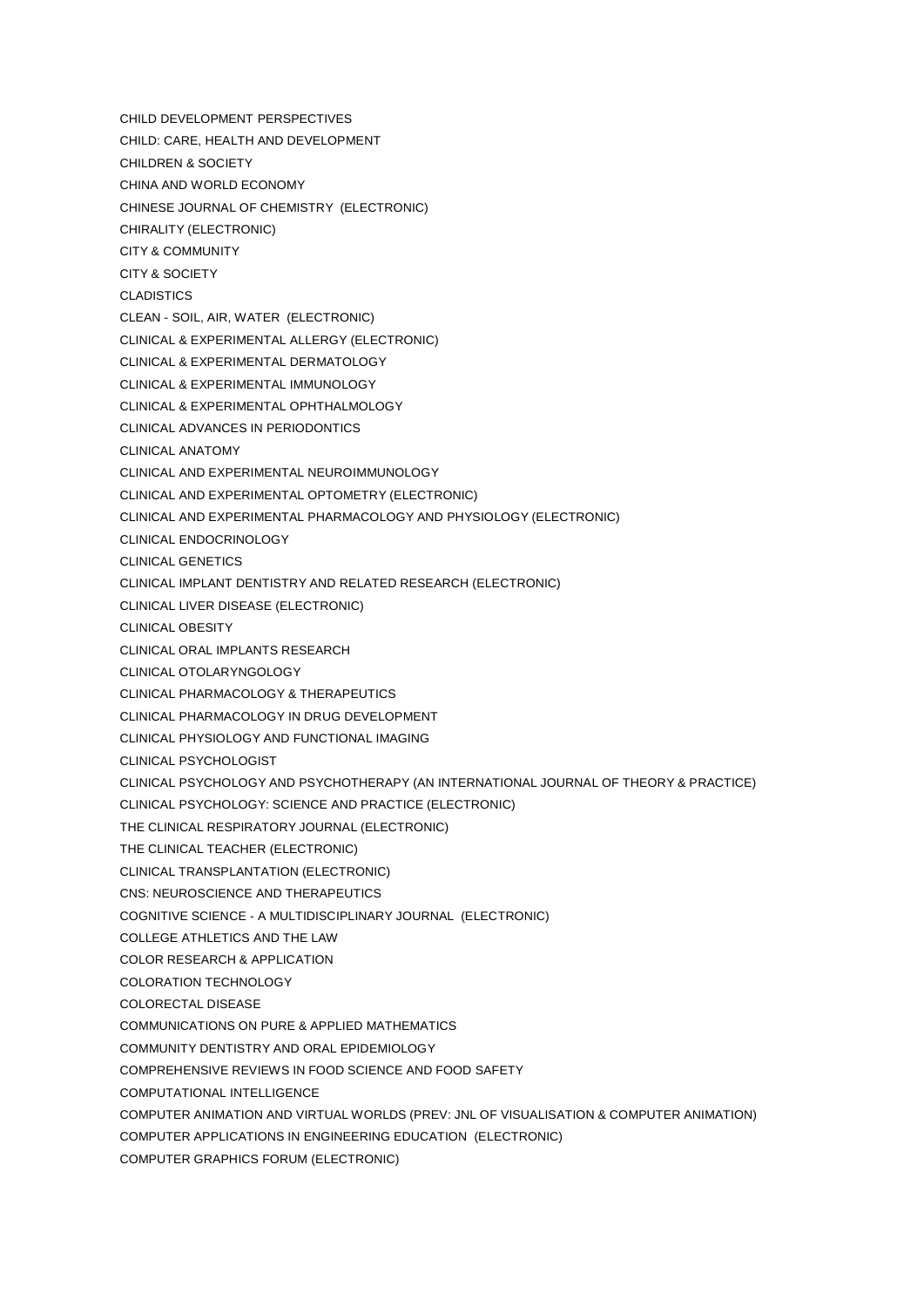- COMPUTER-AIDED CIVIL AND INFRASTRUCTURE ENGINEERING
- CONCEPTS IN MAGNETIC RESONANCE (ELECTRONIC)
- CONCEPTS IN MAGNETIC RESONANCE PART B
- CONCURRENCY AND COMPUTATION: PRACTICE & EXPERIENCE (ELECTRONIC)
- CONFLICT RESOLUTION QUARTERLY
- CONGENITAL ANOMALIES (ELECTRONIC)
- CONGENITAL HEART DISEASE (ELECTRONIC)
- CONSERVATION BIOLOGY
- CONSTELLATIONS: AN INTERNATIONAL JOURNAL OF CRITICAL AND DEMOCRATIC THEORY
- CONTACT DERMATITIS
- CONTEMPORARY ACCOUNTING RESEARCH
- CONTEMPORARY ECONOMIC POLICY
- CONTRIBUTIONS TO PLASMA PHYSICS (ELECTRONIC)
- CORPORATE GOVERNANCE
- CORPORATE PHILANTHROPY REPORT
- CORPORATE SOCIAL RESPONSIBILITY AND ENVIRONMENTAL MANAGEMENT
- COUNSELING AND VALUES
- COUNSELING TODAY
- COUNSELLING AND PSYCHOTHERAPY RESEARCH
- COUNSELOR EDUCATION AND SUPERVISION
- CREATIVITY AND INNOVATION MANAGEMENT
- CRIMINAL BEHAVIOUR AND MENTAL HEALTH
- **CRIMINOLOGY**
- CRIMINOLOGY AND PUBLIC POLICY
- CRITICAL QUARTERLY
- **CROSSCURRENTS**
- CRYSTAL RESEARCH AND TECHNOLOGY (ELECTRONIC)
- CULTURE, AGRICULTURE, FOOD & ENVIRONMENT
- CURATOR THE MUSEUM JOURNAL
- CURTIS'S BOTANICAL MAGAZINE
- **CYTOMETRY**
- CYTOPATHOLOGY
- CYTOSKELETON
- DEAN & PROVOST
- DECISION SCIENCES (ELECTRONIC)
- DECISION SCIENCES JOURNAL OF INNOVATIVE EDUCATION (ELECTRONIC)
- DENTAL TRAUMATOLOGY
- DEPARTMENT CHAIR
- DEPRESSION AND ANXIETY (ELECTRONIC)
- DERMATOLOGIC THERAPY (ELECTRONIC)
- DESIGN MANAGEMENT JOURNAL
- DESIGN MANAGEMENT REVIEW
- THE DEVELOPING ECONOMIES
- DEVELOPING WORLD BIOETHICS
- DEVELOPMENT AND CHANGE
- DEVELOPMENT POLICY REVIEW
- DEVELOPMENT, GROWTH & DIFFERENTIATION (ELECTRONIC)
- DEVELOPMENTAL DYNAMICS (ELECTRONIC)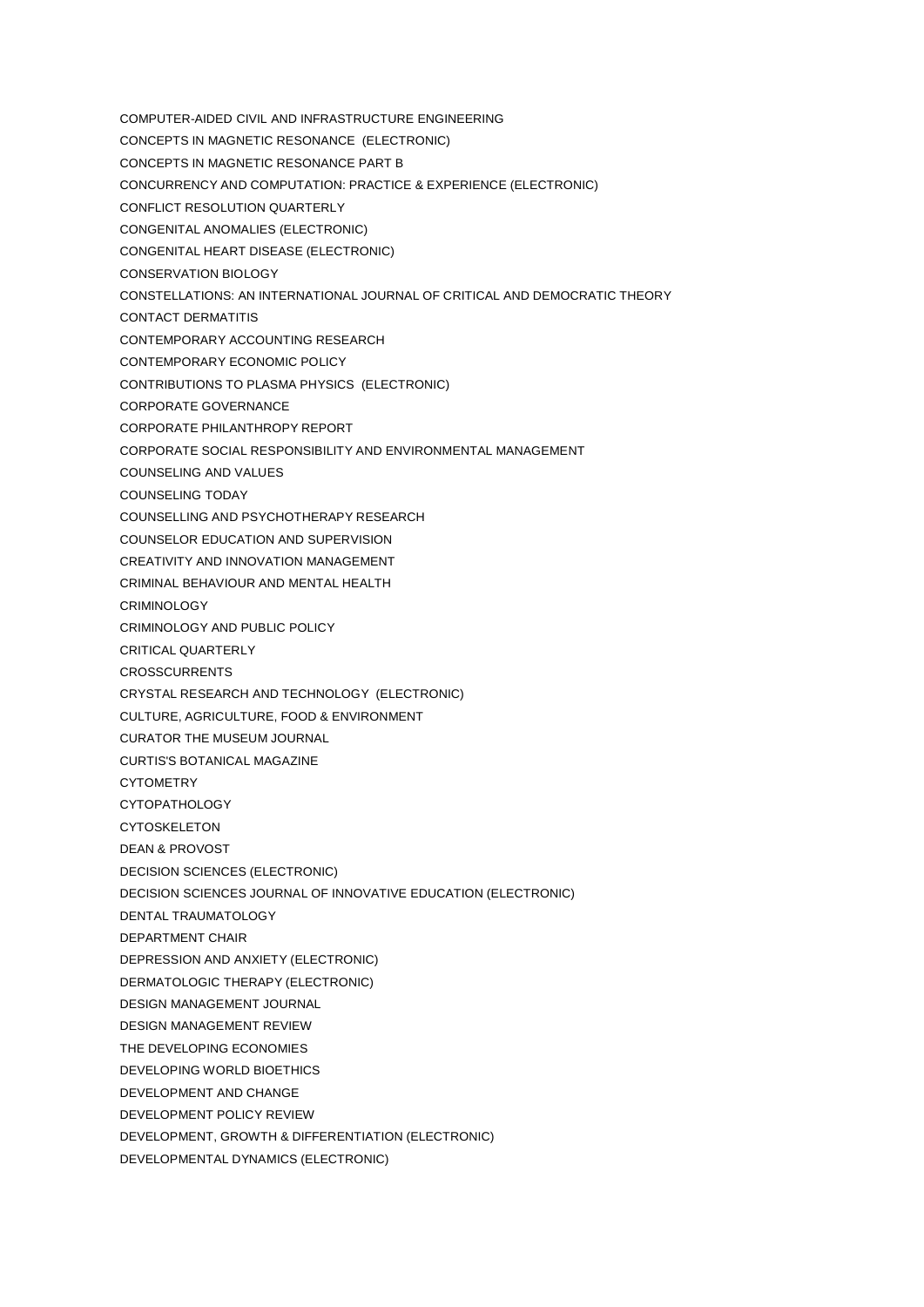DEVELOPMENTAL MEDICINE & CHILD NEUROLOGY DEVELOPMENTAL NEUROBIOLOGY DEVELOPMENTAL PSYCHOBIOLOGY (ELECTRONIC) DEVELOPMENTAL SCIENCE (ELECTRONIC) DIABETES OBESITY & METABOLISM (ELECTRONIC) DIABETES/METABOLISM: RESEARCH AND REVIEWS (ELECT) DIABETIC MEDICINE DIAGNOSTIC CYTOPATHOLOGY DIALECTICA DIALOG DIE UNTERRICHTSPRAXIS/TEACHING GERMAN (ELECTRONIC) DIGEST OF MIDDLE EAST STUDIES DIGESTIVE ENDOSCOPY DISABILITY COMPLIANCE FOR HIGHER EDUCATION DISASTERS DIVERSITY AND DISTRIBUTIONS DRUG AND ALCOHOL REVIEW DRUG DEVELOPMENT RESEARCH DRUG TESTING AND ANALYSIS DYSLEXIA EARLY INTERVENTION IN PSYCHIATRY (ELECTRONIC) EARLY MEDIEVAL EUROPE EARTH SURFACE PROCESSES AND LANDFORMS EARTHQUAKE ENGINEERING AND STRUCTURAL DYNAMICS ECHOCARDIOGRAPHY (ELECTRONIC) ECOGRAPHY (ELECTRONIC) ECOHYDROLOGY (ELECTRONIC) ECOLOGICAL APPLICATIONS ECOLOGICAL ENTOMOLOGY ECOLOGICAL MANAGEMENT & RESTORATION ECOLOGICAL MONOGRAPHS ECOLOGY ECOLOGY LETTERS (ELECTRONIC) ECOLOGY OF FRESHWATER FISH (ELECTRONIC) **ECONOMETRICA** THE ECONOMETRICS JOURNAL ECONOMIC AFFAIRS ECONOMIC ANTHROPOLOGY (ELECTRONIC) ECONOMIC HISTORY REVIEW ECONOMIC INQUIRY THE ECONOMIC JOURNAL ECONOMIC NOTES (ELECTRONIC) ECONOMIC OUTLOOK ECONOMIC PAPERS: A JOURNAL OF APPLIED ECONOMICS AND POLICY THE ECONOMIC RECORD **ECONOMICA** ECONOMICS & POLITICS THE ECONOMICS OF TRANSITION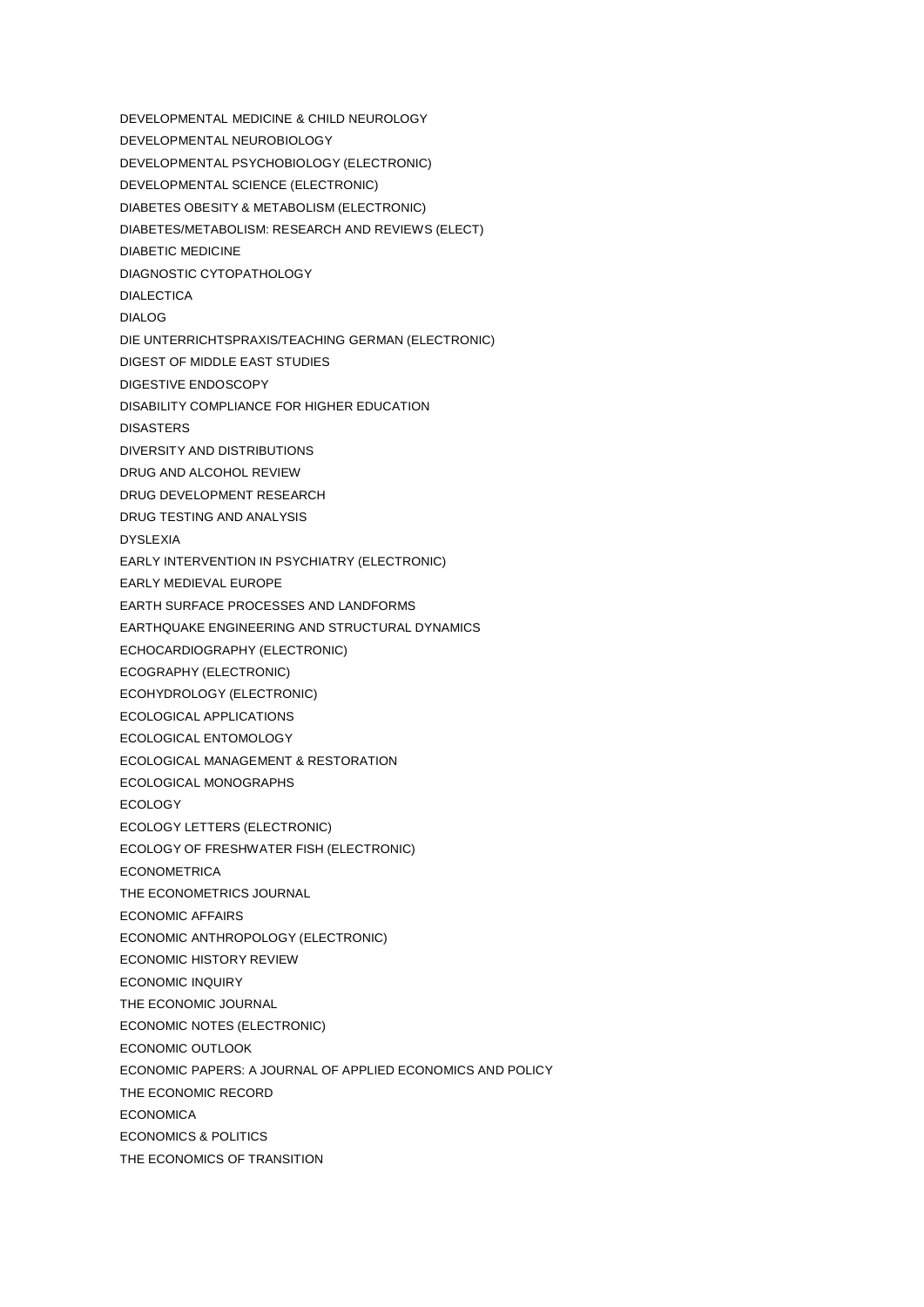THE ECUMENICAL REVIEW EDUCATIONAL MEASUREMENT: ISSUES AND PRACTICE EDUCATIONAL THEORY ELECTRICAL ENGINEERING IN JAPAN ELECTROANALYSIS (ELECTRONIC) ELECTRONICS & COMMUNICATIONS IN JAPAN ELECTROPHORESIS THE EMBO JOURNAL (ELECTRONIC) EMBO REPORTS (ELECTRONIC) EMERGENCY MEDICINE AUSTRALASIA EMPLOYMENT RELATIONS TODAY ENERGY TECHNOLOGY (ELECTRONIC) ENGINEERING IN LIFE SCIENCES (ELECTRONIC) ENROLLMENT MANAGEMENT REPORT ENT TODAY ENTOMOLOGIA EXPERIMENTALIS ET APPLICATA ENTOMOLOGICAL RESEARCH (ELECTRONIC) ENTOMOLOGICAL SCIENCE (ELECTRONIC) ENVIRONMENTAL AND MOLECULAR MUTAGENESIS (ELECTRONIC) ENVIRONMENTAL MICROBIOLOGY ENVIRONMENTAL MICROBIOLOGY REPORTS ENVIRONMENTAL POLICY AND GOVERNANCE ENVIRONMENTAL PROGRESS & SUSTAINABLE ENERGY ENVIRONMENTAL QUALITY MANAGEMENT ENVIRONMENTAL TOXICOLOGY ENVIRONMENTAL TOXICOLOGY & CHEMISTRY (ELECTRONIC) ENVIRONMETRICS (ELECTRONIC) EPILEPSIA EPILEPTIC DISORDERS EPPO BULLETIN EQUINE VETERINARY EDUCATION EQUINE VETERINARY JOURNAL ETHOLOGY **FTHOS EUROCHOICES** EUROPEAN EATING DISORDERS REVIEW EUROPEAN FINANCIAL MANAGEMENT EUROPEAN JOURNAL OF CANCER CARE (ELECTRONIC) EUROPEAN JOURNAL OF CLINICAL INVESTIGATION (ELECTRONIC) EUROPEAN JOURNAL OF DENTAL EDUCATION EUROPEAN JOURNAL OF EDUCATION EUROPEAN JOURNAL OF HAEMATOLOGY EUROPEAN JOURNAL OF HEART FAILURE EUROPEAN JOURNAL OF IMMUNOLOGY EUROPEAN JOURNAL OF INORGANIC CHEMISTRY (ELECTRONIC) EUROPEAN JOURNAL OF LIPID SCIENCE AND TECHNOLOGY EUROPEAN JOURNAL OF NEUROLOGY EUROPEAN JOURNAL OF NEUROSCIENCE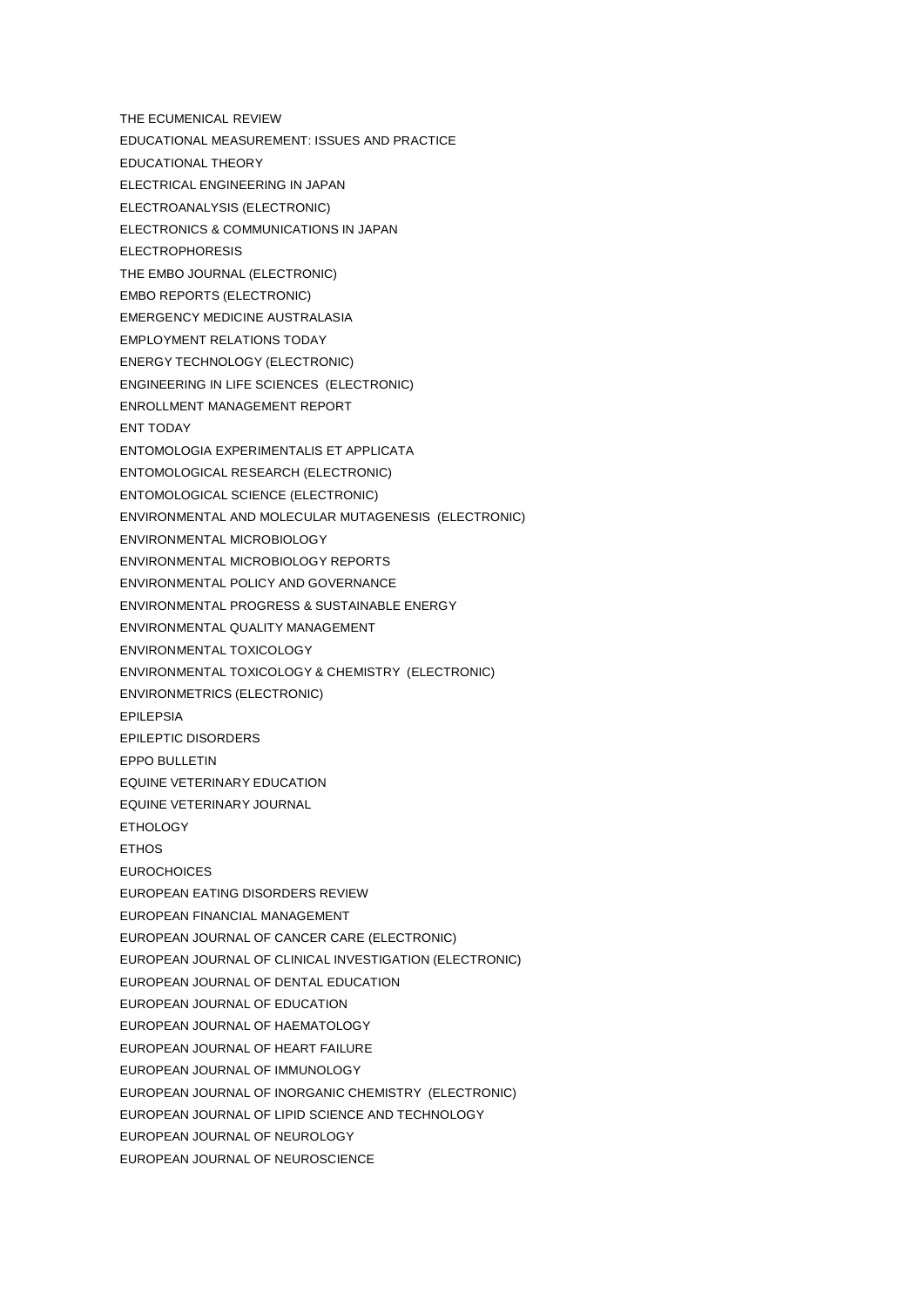- EUROPEAN JOURNAL OF ORAL SCIENCES
- EUROPEAN JOURNAL OF ORGANIC CHEMISTRY (ELECTRONIC)
- EUROPEAN JOURNAL OF PAIN (ELECTRONIC)
- EUROPEAN JOURNAL OF PERSONALITY
- EUROPEAN JOURNAL OF PHILOSOPHY
- EUROPEAN JOURNAL OF POLITICAL RESEARCH
- EUROPEAN JOURNAL OF POLITICAL RESEARCH POLITICAL DATA YEARBOOK
- EUROPEAN JOURNAL OF SOCIAL PSYCHOLOGY
- EUROPEAN JOURNAL OF SOIL SCIENCE
- EUROPEAN LAW JOURNAL
- EUROPEAN MANAGEMENT REVIEW
- EVOLUTION (ELECTRONIC)
- EVOLUTION AND DEVELOPMENT
- EVOLUTIONARY ANTHROPOLOGY
- EXPERIMENTAL DERMATOLOGY (ELECTRONIC)
- EXPERIMENTAL PHYSIOLOGY (ELECTRONIC)
- EXPERT SYSTEMS (ELECTRONIC)
- FAMILY & CONSUMER SCIENCES RESEARCH JOURNAL
- FAMILY COURT REVIEW
- FAMILY PROCESS
- FAMILY RELATIONS
- FATIGUE & FRACTURE OF ENGINEERING MATERIALS AND STRUCTURES
- FEBS JOURNAL (ELECTRONIC)
- FEBS LETTERS
- FEDDES REPERTORIUM
- FEDERAL GRANTS & CONTRACTS
- FINANCIAL ACCOUNTABILITY & MANAGEMENT
- FINANCIAL MANAGEMENT
- FINANCIAL MARKETS, INSTITUTIONS & INSTRUMENTS

## FINANCIAL PLANNING REVIEW

- FINANCIAL REVIEW FIRE AND MATERIALS
- FISCAL STUDIES
- FISH AND FISHERIES
- FISHERIES MANAGEMENT & ECOLOGY
- FISHERIES OCEANOGRAPHY
- FLAVOUR AND FRAGRANCE JOURNAL
- FOOD QUALITY & SAFETY
- FOREIGN LANGUAGE ANNALS
- FOREST PATHOLOGY (ELECTRONIC)
- FORSCHUNG
- FORTSCHRITTE DER PHYSIK/PROGRESS OF PHYSICS (ELECTRONIC)
- FRESHWATER BIOLOGY
- FRONTIERS IN ECOLOGY AND THE ENVIRONMENT
- FUEL CELLS (ELECTRONIC)
- FUNCTIONAL ECOLOGY (ELECTRONIC)
- FUNDAMENTAL & CLINICAL PHARMACOLOGY (ELECTRONIC)
- GAMM MITTEILUNGEN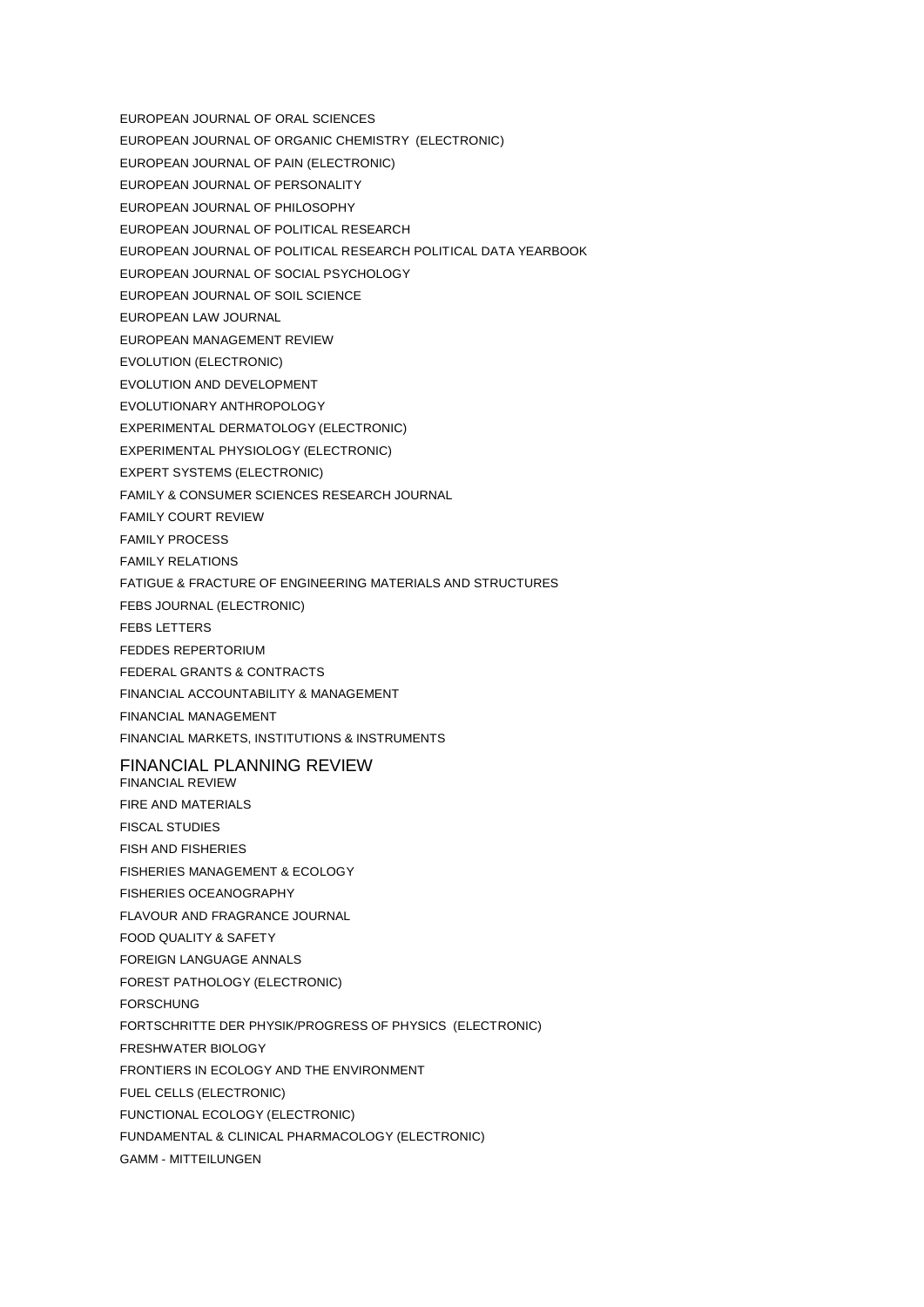- GENDER & HISTORY
- GENDER, WORK & ORGANISATION
- GENERAL ANTHROPOLOGY BULLETIN OF THE GENERAL ANTHROPOLOGY DIVISION
- GENES TO CELLS (ELECTRONIC)
- GENES, BRAIN AND BEHAVIOR (ELECTRONIC)
- GENES, CHROMOSOMES AND CANCER
- GENESIS: THE JOURNAL OF GENETICS AND DEVELOPMENT (FORMERLY DEVELOPMENTAL GENETICS)
- GENETIC EPIDEMIOLOGY (ELECTRONIC)
- GEOARCHAEOLOGY
- GEOBIOLOGY (ELECTRONIC)
- GEOCHEMISTRY, GEOPHYSICS, GEOSYSTEMS (ELECTRONIC)
- GEOGRAPHICAL ANALYSIS (ELECTRONIC)
- THE GEOGRAPHICAL JOURNAL
- GEOGRAPHICAL RESEARCH
- GEOGRAPHICAL REVIEW
- GEOGRAPHY COMPASS (ELECTRONIC)
- GEOLOGICAL JOURNAL
- GEOLOGY TODAY
- GEOMECHANICS AND TUNNELLING
- GEOPHYSICAL PROSPECTING
- GEOPHYSICAL RESEARCH LETTERS
- GEOSTANDARDS & GEOANALYTICAL RESEARCH
- GEOTECHNIK
- GERIATRICS & GERONTOLOGY INTERNATIONAL (ELECTRONIC)
- GERMAN ECONOMIC REVIEW
- GERMAN LIFE AND LETTERS
- THE GERMAN QUARTERLY
- GERMAN RESEARCH
- GERODONTOLOGY
- GLIA
- GLOBAL BIOGEOCHEMICAL CYCLES
- GLOBAL BUSINESS AND ORGANIZATIONAL EXCELLENCE
- GLOBAL CHANGE BIOLOGY
- GLOBAL ECOLOGY AND BIOGEOGRAPHY
- GLOBAL NETWORKS (ELECTRONIC)
- GLOBAL POLICY (ELECTRONIC)
- GLOBAL STRATEGY JOURNAL
- GOVERNANCE (ELECTRONIC)
- GRASS & FORAGE SCIENCE
- GRASSLAND SCIENCE (ELECTRONIC)
- GREENHOUSE GASES: SCIENCE AND TECHNOLOGY
- GROUND WATER MONITORING & REMEDIATION
- GROUNDWATER
- GROWTH AND CHANGE (ELECTRONIC)
- HAEMOPHILIA
- HASTINGS CENTER REPORT
- HEAD & NECK: JOURNAL FOR THE SCIENCES & SPECIALTIES OF THE HEAD AND NECK
- HEADACHE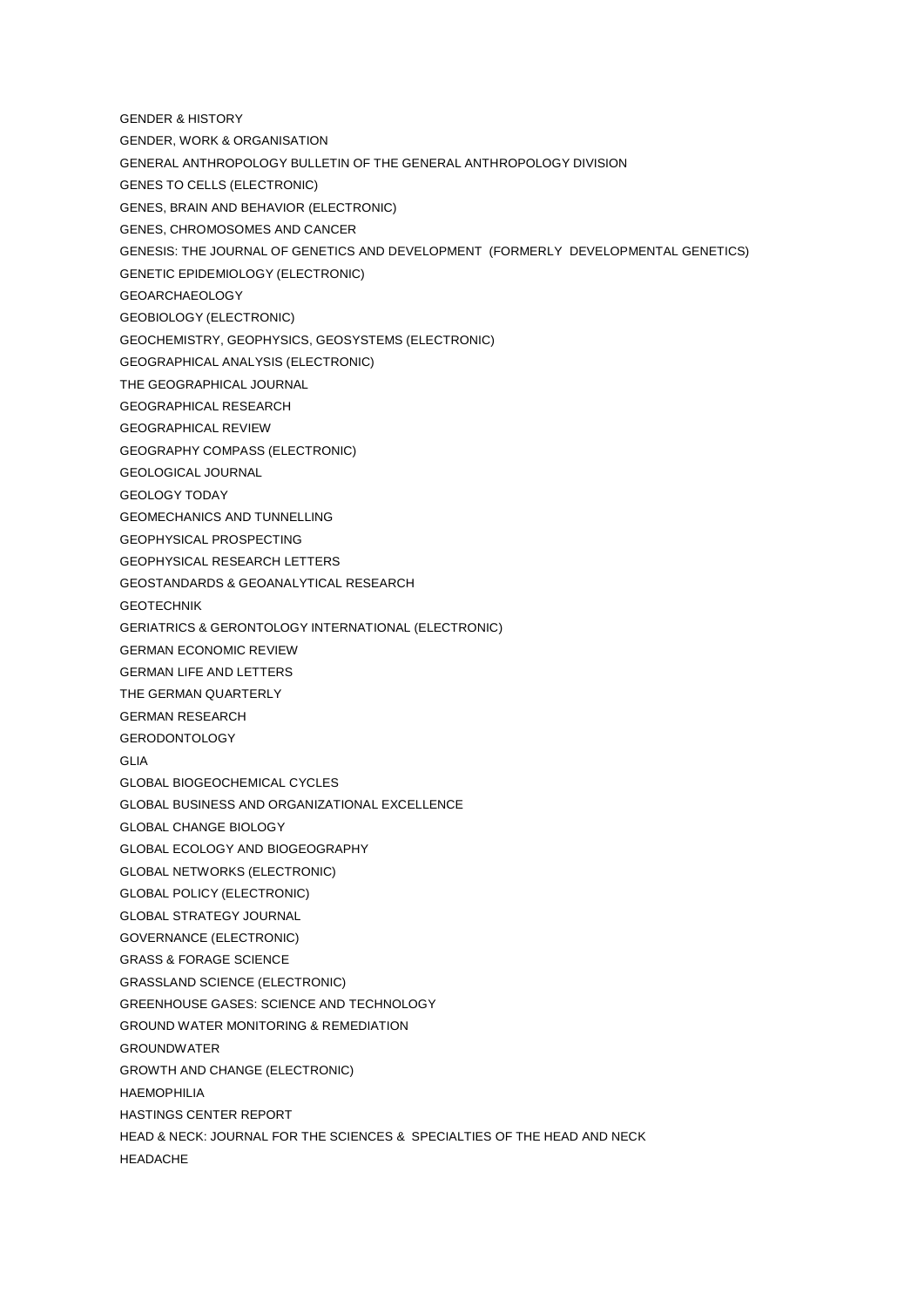HEALTH & SOCIAL CARE IN THE COMMUNITY HEALTH ECONOMICS HEALTH INFORMATION & LIBRARIES JOURNAL HEALTH PROMOTION JOURNAL OF AUSTRALIA HEALTH SERVICES RESEARCH HEAT TRANSFER - ASIAN RESEARCH (FORMERLY HEAT TRANSFER-JAPANESE RESEARCH) HELICOBACTER (ELECTRONIC) HELVETICA CHIMICA ACTA (ELECTRONIC) HEMATOLOGICAL ONCOLOGY (ELECTRONIC) HEMODIALYSIS INTERNATIONAL **HEPATOLOGY** HEPATOLOGY RESEARCH HETEROATOM CHEMISTRY (ELECTRONIC) THE HEYTHROP JOURNAL HIGH FREQUENCY HIGHER EDUCATION ABSTRACTS HIGHER EDUCATION FERPA BULLETIN HIGHER EDUCATION QUARTERLY HIPPOCAMPUS **HISTOPATHOLOGY** THE HISTORIAN HISTORICAL RESEARCH **HISTORY** HISTORY AND THEORY HISTORY COMPASS (ELECTRONIC) HIV MEDICINE HI A THE HOWARD JOURNAL OF CRIME AND JUSTICE HUMAN BRAIN MAPPING HUMAN FACTORS AND ERGONOMICS IN MANUFACTURING & SERVICE INDUSTRIES HUMAN MUTATION HUMAN PSYCHOPHARMACOLOGY: CLINICAL AND EXPERIMENTAL (ELECTRONIC) HUMAN RESOURCE DEVELOPMENT QUARTERLY HUMAN RESOURCE MANAGEMENT HUMAN RESOURCE MANAGEMENT JOURNAL HYDROLOGICAL PROCESSES (ELECTRONIC) HYPATIA IBIS IEEJ TRANSACTIONS ON ELECTRICAL AND ELECTRONIC ENGINEERING IMMUNOLOGICAL REVIEWS (ELECTRONIC) IMMUNOLOGY IMMUNOLOGY AND CELL BIOLOGY INCOSE INTERNATIONAL SYMPOSIUM INDOOR AIR (ELECTRONIC) INDUSTRIAL RELATIONS INDUSTRIAL RELATIONS JOURNAL INFANCY (ELECTRONIC) INFANT AND CHILD DEVELOPMENT (ELECTRONIC)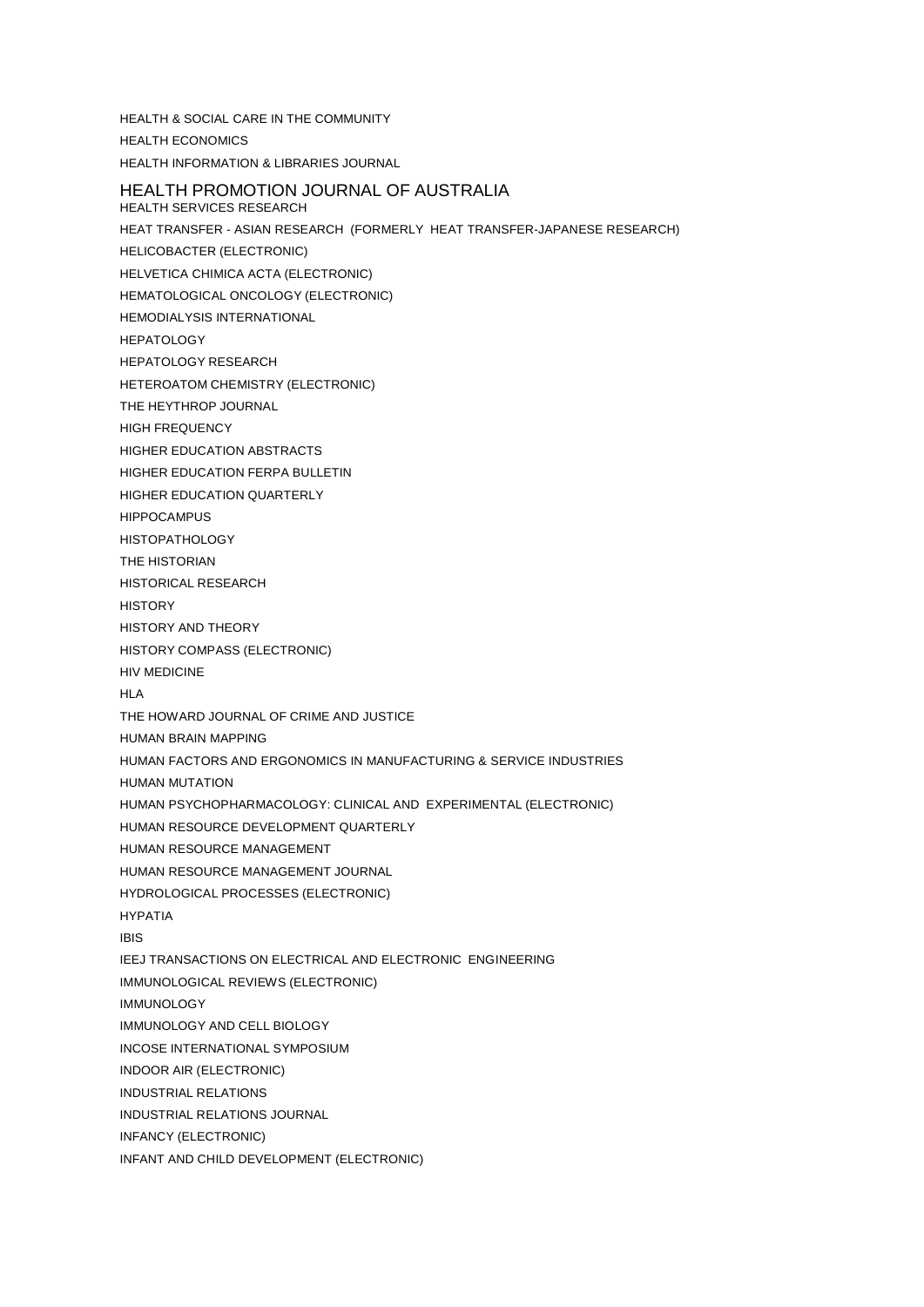INFANT MENTAL HEALTH JOURNAL

- INFOCUS MAGAZINE
- INFORMATION DISPLAY
- INFORMATION SYSTEMS JOURNAL
- INSECT CONSERVATION AND DIVERSITY
- INSECT MOLECULAR BIOLOGY
- INSECT SCIENCE (ELECTRONIC)
- INSIGHT
- INTEGRATED ENVIRONMENTAL ASSESSMENT AND MANAGEMENT (ELECTRONIC)
- INTEGRATIVE ZOOLOGY (ELECTRONIC)
- INTELLIGENT SYSTEMS IN ACCOUNTING, FINANCE & MANAGEMENT (ELECTRONIC)
- INTERNAL MEDICINE JOURNAL
- INTERNATIONAL DENTAL JOURNAL
- INTERNATIONAL ECONOMIC REVIEW
- INTERNATIONAL ENDODONTIC JOURNAL
- INTERNATIONAL FINANCE
- INTERNATIONAL FORUM OF ALLERGY & RHINOLOGY
- INTERNATIONAL INSOLVENCY REVIEW
- INTERNATIONAL JOURNAL FOR NUMERICAL AND ANALYTICAL METHODS IN GEOMECHANICS
- INTERNATIONAL JOURNAL FOR NUMERICAL METHODS IN BIOMEDICAL ENGINEERING (ELECTRONIC)
- INTERNATIONAL JOURNAL FOR NUMERICAL METHODS IN ENGINEERING
- INTERNATIONAL JOURNAL FOR NUMERICAL METHODS IN FLUIDS
- INTERNATIONAL JOURNAL OF ADAPTIVE CONTROL AND SIGNAL PROCESSING
- INTERNATIONAL JOURNAL OF APPLIED CERAMIC TECHNOLOGY
- INTERNATIONAL JOURNAL OF APPLIED GLASS SCIENCE
- INTERNATIONAL JOURNAL OF APPLIED LINGUISTICS
- INTERNATIONAL JOURNAL OF APPLIED PSYCHOANALYTIC STUDIES (ELECTRONIC)
- INTERNATIONAL JOURNAL OF ART & DESIGN EDUCATION
- INTERNATIONAL JOURNAL OF AUDITING
- INTERNATIONAL JOURNAL OF CANCER
- INTERNATIONAL JOURNAL OF CHEMICAL KINETICS
- INTERNATIONAL JOURNAL OF CIRCUIT THEORY AND APPLICATIONS
- INTERNATIONAL JOURNAL OF CLIMATOLOGY
- INTERNATIONAL JOURNAL OF CLINICAL PRACTICE (ELECTRONIC)
- INTERNATIONAL JOURNAL OF COMMUNICATION SYSTEMS (ELECTRONIC)
- INTERNATIONAL JOURNAL OF CONSUMER STUDIES
- INTERNATIONAL JOURNAL OF COSMETIC SCIENCE
- INTERNATIONAL JOURNAL OF DAIRY TECHNOLOGY
- INTERNATIONAL JOURNAL OF DENTAL HYGIENE
- INTERNATIONAL JOURNAL OF DERMATOLOGY
- INTERNATIONAL JOURNAL OF EATING DISORDERS
- INTERNATIONAL JOURNAL OF ECONOMIC THEORY
- INTERNATIONAL JOURNAL OF ENERGY RESEARCH
- INTERNATIONAL JOURNAL OF EXPERIMENTAL PATHOLOGY (ELECTRONIC)
- INTERNATIONAL JOURNAL OF FINANCE & ECONOMICS
- INTERNATIONAL JOURNAL OF FOOD SCIENCE & TECHNOLOGY
- INTERNATIONAL JOURNAL OF GERIATRIC PSYCHIATRY
- INTERNATIONAL JOURNAL OF GYNECOLOGY & OBSTETRICS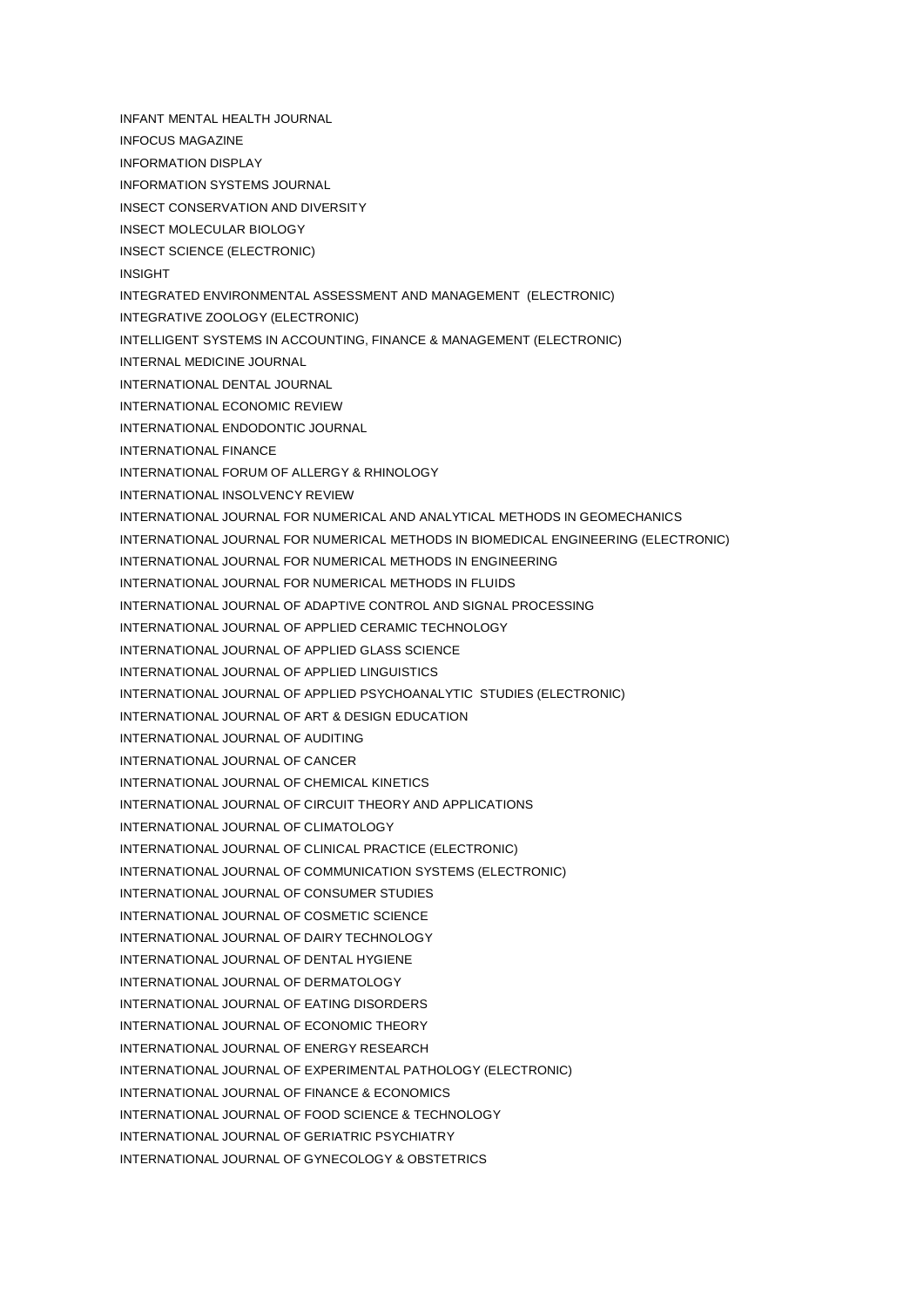INTERNATIONAL JOURNAL OF HEALTH PLANNING AND MANAGEMENT INTERNATIONAL JOURNAL OF IMAGING SYSTEMS AND TECHNOLOGY INTERNATIONAL JOURNAL OF IMMUNOGENETICS INTERNATIONAL JOURNAL OF INTELLIGENT SYSTEMS INTERNATIONAL JOURNAL OF JAPANESE SOCIOLOGY INTERNATIONAL JOURNAL OF LABORATORY HEMATOLOGY INTERNATIONAL JOURNAL OF LANGUAGE & COMMUNICATION DISORDERS INTERNATIONAL JOURNAL OF MANAGEMENT REVIEWS THE INTERNATIONAL JOURNAL OF MEDICAL ROBOTICS AND COMPUTER ASSISTED SURGERY (ELECTRONIC) INTERNATIONAL JOURNAL OF MENTAL HEALTH NURSING (ELECTRONIC) INTERNATIONAL JOURNAL OF METHODS IN PSYCHIATRIC RESEARCH (ELECTRONIC) INTERNATIONAL JOURNAL OF NAUTICAL ARCHAEOLOGY INTERNATIONAL JOURNAL OF NETWORK MANAGEMENT (ELECTRONIC) INTERNATIONAL JOURNAL OF NONPROFIT & VOLUNTARY SECTOR MARKETING (ELECTRONIC) INTERNATIONAL JOURNAL OF NUMERICAL MODELLING: ELECTRONIC NETWORKS, DEVICES AND FIELDS INTERNATIONAL JOURNAL OF NURSING KNOWLEDGE (ELECTRONIC) INTERNATIONAL JOURNAL OF NURSING PRACTICE (ELECTRONIC) INTERNATIONAL JOURNAL OF OLDER PEOPLE NURSING (ELECTRONIC) INTERNATIONAL JOURNAL OF OSTEOARCHAEOLOGY INTERNATIONAL JOURNAL OF PAEDIATRIC DENTISTRY INTERNATIONAL JOURNAL OF PHARMACY PRACTICE INTERNATIONAL JOURNAL OF PSYCHOLOGY INTERNATIONAL JOURNAL OF QUANTUM CHEMISTRY (ELECTRONIC) INTERNATIONAL JOURNAL OF RF AND MICROWAVE COMPUTER-AIDED ENGINEERING (ELECTRONIC) INTERNATIONAL JOURNAL OF RHEUMATIC DISEASES (ELECTRONIC) INTERNATIONAL JOURNAL OF ROBUST AND NONLINEAR CONTROL INTERNATIONAL JOURNAL OF SATELLITE COMMUNICATIONS AND NETWORKING INTERNATIONAL JOURNAL OF SELECTION AND ASSESSMENT INTERNATIONAL JOURNAL OF SOCIAL WELFARE (ELECTRONIC) INTERNATIONAL JOURNAL OF SYSTEMATIC THEOLOGY INTERNATIONAL JOURNAL OF TOURISM RESEARCH INTERNATIONAL JOURNAL OF TRAINING AND DEVELOPMENT INTERNATIONAL JOURNAL OF URBAN AND REGIONAL RESEARCH INTERNATIONAL JOURNAL OF UROLOGICAL NURSING INTERNATIONAL JOURNAL OF UROLOGY (ELECTRONIC) INTERNATIONAL LABOUR REVIEW INTERNATIONAL MIGRATION (ELECTRONIC) INTERNATIONAL NURSING REVIEW INTERNATIONAL REVIEW OF FINANCE INTERNATIONAL REVIEW OF HYDROBIOLOGY (ELECTRONIC) INTERNATIONAL REVIEW OF MISSION INTERNATIONAL SOCIAL SCIENCE JOURNAL INTERNATIONAL SOCIAL SECURITY REVIEW INTERNATIONAL STATISTICAL REVIEW INTERNATIONAL TRANSACTIONS IN OPERATIONAL RESEARCH INTERNATIONAL TRANSACTIONS ON ELECTRICAL ENERGY SYSTEMS (ELECTRONIC) INTERNATIONAL WOUND JOURNAL (ELECTRONIC) INTERNATIONAL ZOO YEARBOOK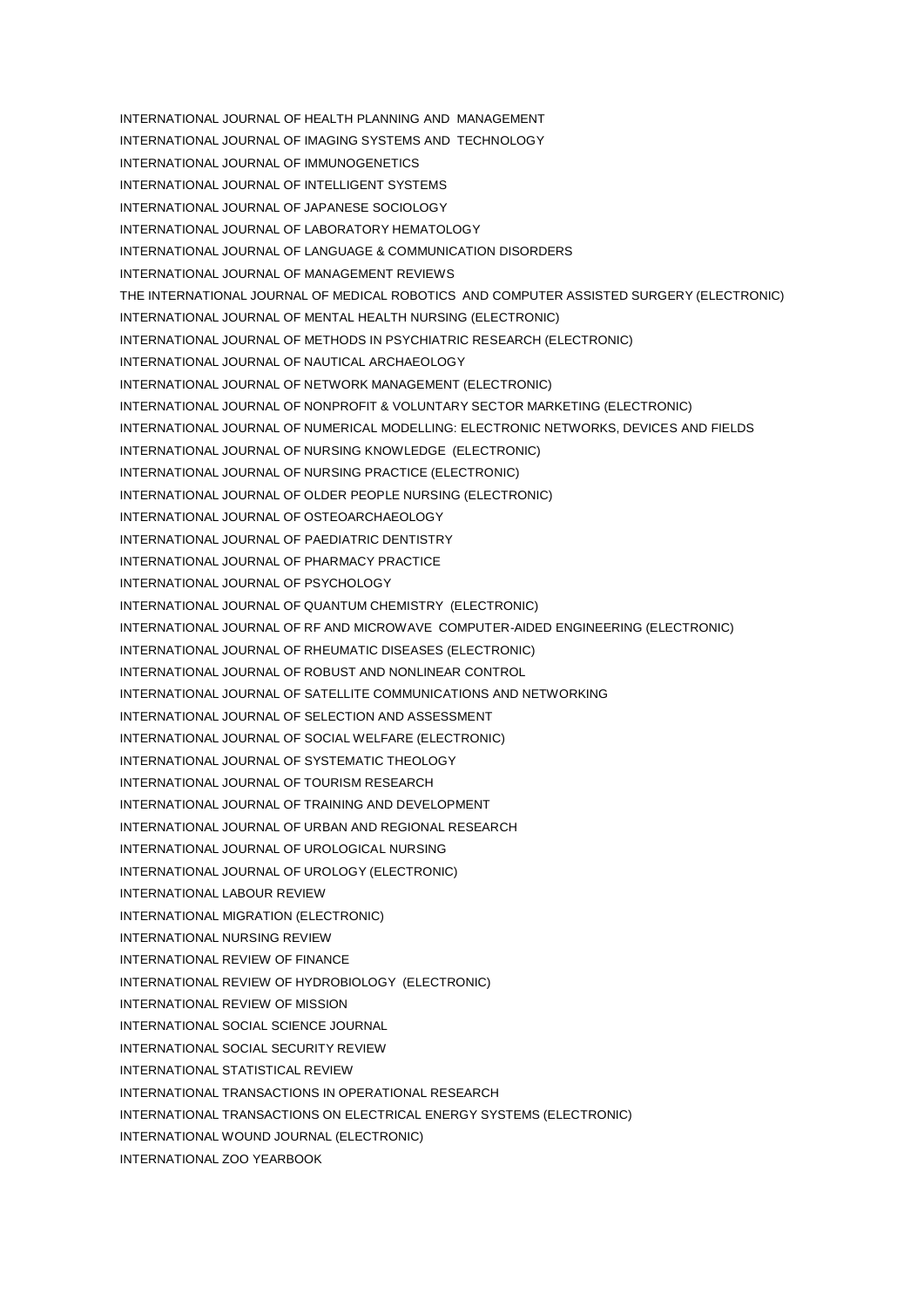INTERNET TECHNOLOGY LETTERS INVERTEBRATE BIOLOGY (ELECTRONIC) IPPR PROGRESSIVE REVIEW IRRIGATION AND DRAINAGE ISBT SCIENCE SERIES: THE INTERNATIONAL JOURNAL OF INTRACELLULAR TRANSPORT ISLAND ARC (ELECTRONIC) ISRAEL JOURNAL OF CHEMISTRY (ELECTRONIC) IUBMB LIFE (ELECTRONIC) JAPAN JOURNAL OF NURSING SCIENCE (ELECTRONIC) THE JAPANESE ECONOMIC REVIEW JCMS: JOURNAL OF COMMON MARKET STUDIES JOURNAL DER DEUTSCHEN DERMATOLOGISCHEN GESELLSCHAFT JOURNAL FOR EIGHTEENTH-CENTURY STUDIES JOURNAL FOR SPECIALISTS IN PEDIATRIC NURSING (ELECTRONIC) JOURNAL FOR THE SCIENTIFIC STUDY OF RELIGION JOURNAL FOR THE THEORY OF SOCIAL BEHAVIOUR JOURNAL OF ACCOUNTING RESEARCH THE JOURNAL OF ADDICTIONS & OFFENDER COUNSELING JOURNAL OF ADOLESCENT & ADULT LITERACY JOURNAL OF ADVANCED NURSING JOURNAL OF AESTHETICS AND ART CRITICISM JOURNAL OF AGRARIAN CHANGE (ELECTRONIC) JOURNAL OF AGRICULTURAL ECONOMICS JOURNAL OF AGRONOMY AND CROP SCIENCE THE JOURNAL OF AMERICAN CULTURE JOURNAL OF AMERICAN GERIATRICS SOCIETY THE JOURNAL OF ANALYTICAL PSYCHOLOGY JOURNAL OF ANATOMY JOURNAL OF ANIMAL BREEDING AND GENETICS JOURNAL OF ANIMAL ECOLOGY JOURNAL OF ANIMAL PHYSIOLOGY AND NUTRITION JOURNAL OF APPLIED BEHAVIOR ANALYSIS JOURNAL OF APPLIED BIOBEHAVIORAL RESEARCH (ELECTRONIC) JOURNAL OF APPLIED CORPORATE FINANCE JOURNAL OF APPLIED CRYSTALLOGRAPHY (ELECTRONIC) JOURNAL OF APPLIED ECOLOGY JOURNAL OF APPLIED ECONOMETRICS JOURNAL OF APPLIED ENTOMOLOGY JOURNAL OF APPLIED ICHTHYOLOGY (ELECTRONIC) JOURNAL OF APPLIED MICROBIOLOGY JOURNAL OF APPLIED PHILOSOPHY JOURNAL OF APPLIED POLYMER SCIENCE JOURNAL OF APPLIED RESEARCH IN INTELLECTUAL DISABILITIES JOURNAL OF APPLIED SOCIAL PSYCHOLOGY JOURNAL OF APPLIED TOXICOLOGY JOURNAL OF AVIAN BIOLOGY (ELECTRONIC) JOURNAL OF BASIC MICROBIOLOGY (ELECTRONIC) JOURNAL OF BEHAVIORAL DECISION MAKING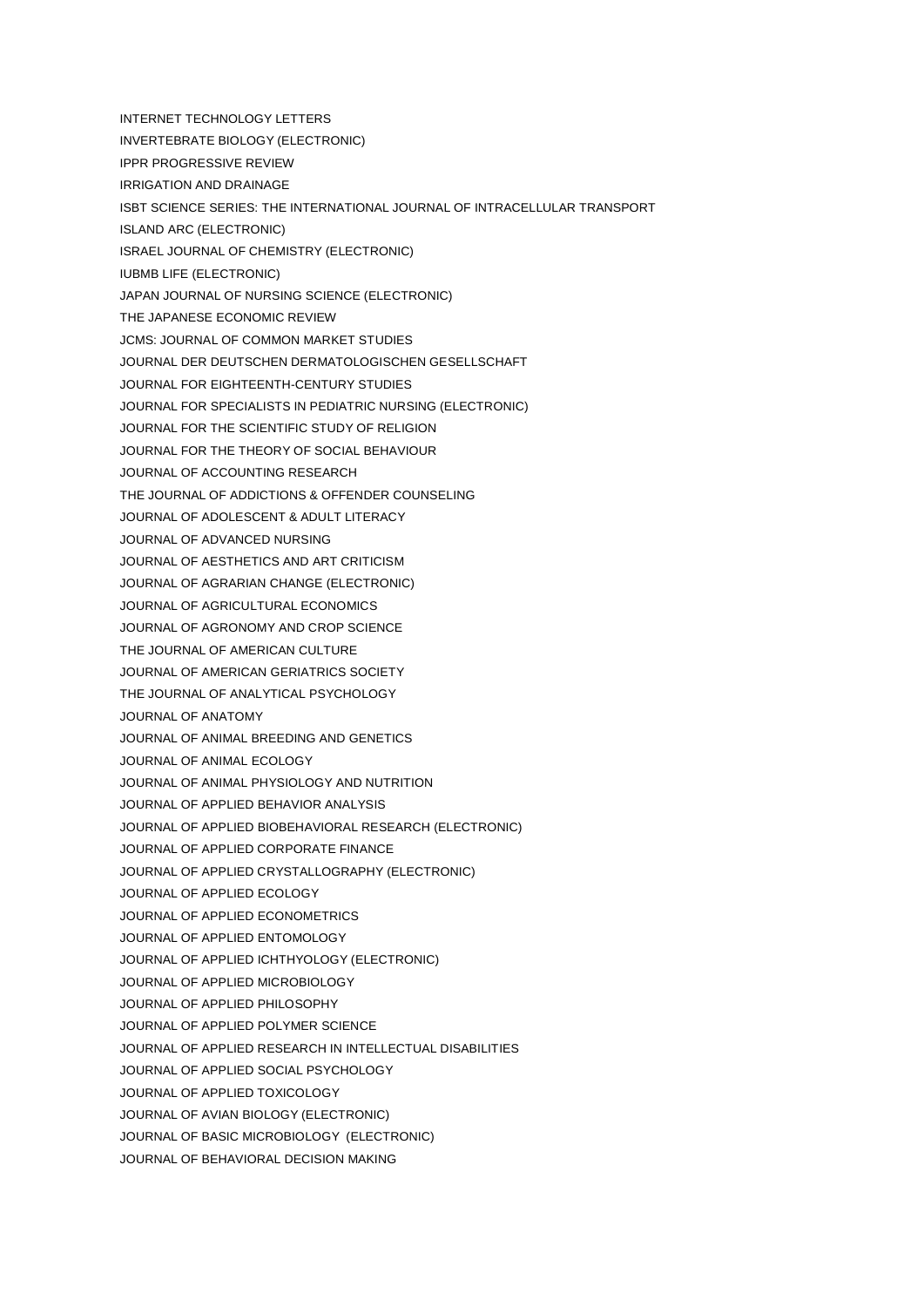JOURNAL OF BIOCHEMICAL AND MOLECULAR TOXICOLOGY (FORMERLY JOURNAL OF BIOCHEMICAL TOXICOLOGY) JOURNAL OF BIOGEOGRAPHY JOURNAL OF BIOMEDICAL MATERIALS RESEARCH (ELECTRONIC) JOURNAL OF BIOPHOTONICS (ELECTRONIC) JOURNAL OF BONE AND MINERAL RESEARCH JOURNAL OF BUSINESS FINANCE & ACCOUNTING JOURNAL OF BUSINESS LOGISTICS (ELECTRONIC) JOURNAL OF CARDIAC SURGERY (ELECTRONIC) JOURNAL OF CARDIOVASCULAR ELECTROPHYSIOLOGY JOURNAL OF CELLULAR BIOCHEMISTRY (ELECTRONIC) JOURNAL OF CELLULAR PHYSIOLOGY JOURNAL OF CHEMICAL TECHNOLOGY & BIOTECHNOLOGY JOURNAL OF CHEMOMETRICS (ELECTRONIC) JOURNAL OF CHILD AND ADOLESCENT PSYCHIATRIC NURSIN G (ELECTRONIC) THE JOURNAL OF CHILD PSYCHOLOGY AND PSYCHIATRY JOURNAL OF CHINESE PHILOSOPHY JOURNAL OF CLINICAL APHERESIS (ELECTRONIC) JOURNAL OF CLINICAL LABORATORY ANALYSIS (ELECTRONIC) JOURNAL OF CLINICAL NURSING JOURNAL OF CLINICAL PERIODONTOLOGY JOURNAL OF CLINICAL PHARMACOLOGY (ELECTRONIC) JOURNAL OF CLINICAL PHARMACY & THERAPEUTICS JOURNAL OF CLINICAL PSYCHOLOGY JOURNAL OF CLINICAL ULTRASOUND JOURNAL OF COLLEGE COUNSELING JOURNAL OF COMMUNITY & APPLIED SOCIAL PSYCHOLOGY JOURNAL OF COMMUNITY PSYCHOLOGY (ELECTRONIC) THE JOURNAL OF COMPARATIVE NEUROLOGY THE JOURNAL OF COMPETENCY-BASED EDUCATION JOURNAL OF COMPUTATIONAL CHEMISTRY JOURNAL OF COMPUTER ASSISTED LEARNING JOURNAL OF CONSUMER AFFAIRS JOURNAL OF CONSUMER BEHAVIOUR JOURNAL OF CONSUMER PSYCHOLOGY JOURNAL OF CONTINGENCIES AND CRISIS MANAGEMENT JOURNAL OF CORPORATE ACCOUNTING & FINANCE JOURNAL OF COSMETIC DERMATOLOGY JOURNAL OF COUNSELING & DEVELOPMENT THE JOURNAL OF CREATIVE BEHAVIOR JOURNAL OF CUTANEOUS PATHOLOGY THE JOURNAL OF DERMATOLOGY JOURNAL OF DIABETES (ELECTRONIC) JOURNAL OF DIGESTIVE DISEASES JOURNAL OF ECOLOGY JOURNAL OF ECONOMIC SURVEYS JOURNAL OF ECONOMICS & MANAGEMENT STRATEGY JOURNAL OF EDUCATIONAL MEASUREMENT JOURNAL OF EMPIRICAL LEGAL STUDIES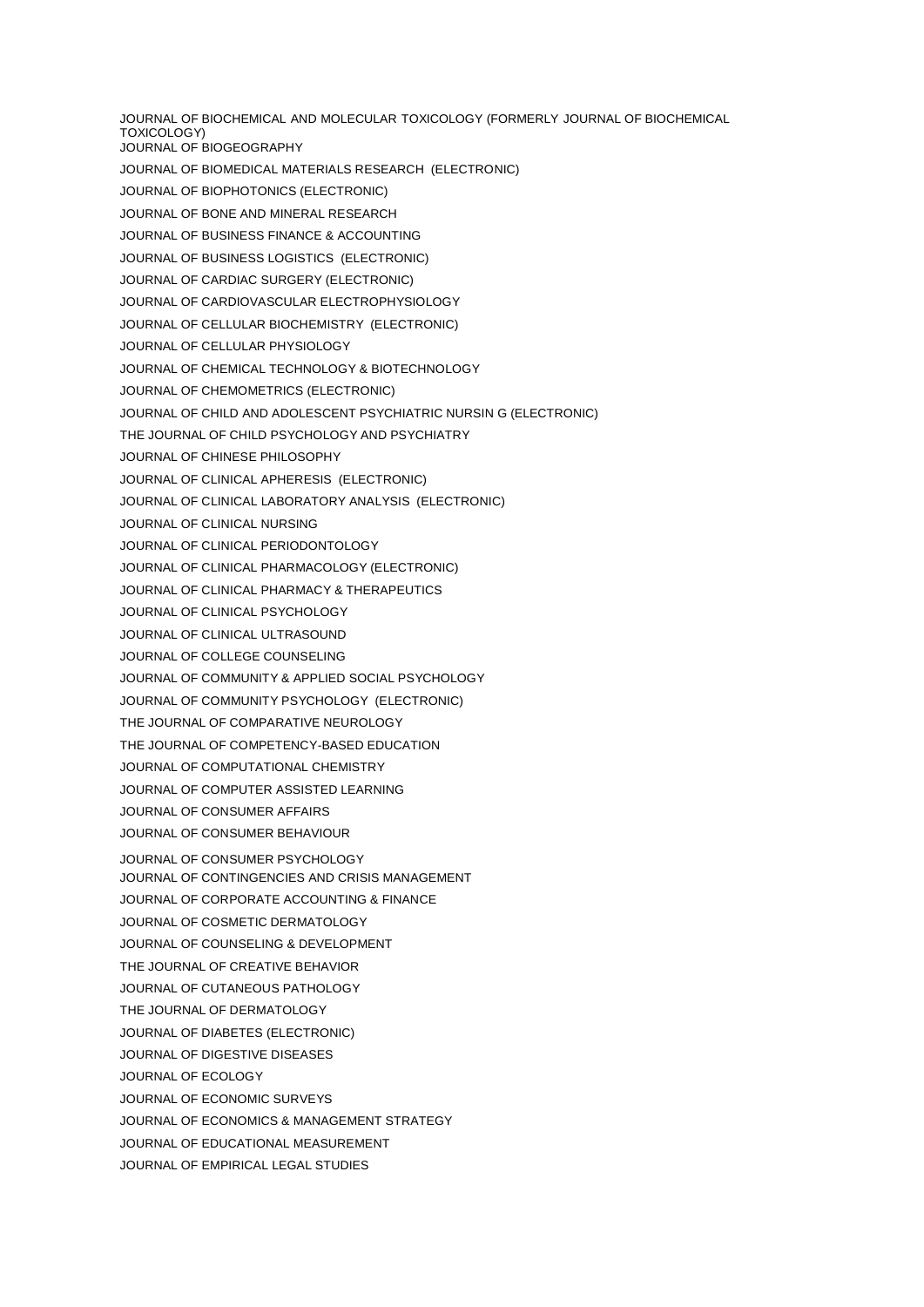JOURNAL OF EMPLOYMENT COUNSELING JOURNAL OF ENGINEERING EDUCATION JOURNAL OF ESTHETIC AND RESTORATIVE DENTISTRY THE JOURNAL OF EUKARYOTIC MICROBIOLOGY (ELECTRONIC) JOURNAL OF EVALUATION IN CLINICAL PRACTICE (ELECTRONIC) JOURNAL OF EVIDENCE BASED MEDICINE (ELECTRONIC) JOURNAL OF EVOLUTIONARY BIOLOGY (ELECTRONIC) THE JOURNAL OF EXPERIMENTAL ZOOLOGY JOURNAL OF FAMILY THEORY & REVIEW JOURNAL OF FAMILY THERAPY JOURNAL OF FIELD ORNITHOLOGY JOURNAL OF FIELD ROBOTICS THE JOURNAL OF FINANCE THE JOURNAL OF FINANCIAL RESEARCH JOURNAL OF FISH BIOLOGY JOURNAL OF FISH DISEASES JOURNAL OF FLOOD RISK MANAGEMENT JOURNAL OF FOOD BIOCHEMISTRY (ELECTRONIC) JOURNAL OF FOOD PROCESS ENGINEERING (ELECTRONIC) JOURNAL OF FOOD PROCESSING AND PRESERVATION (ELECTRONIC) JOURNAL OF FOOD SAFETY (ELECTRONIC) JOURNAL OF FOOD SCIENCE JOURNAL OF FOOD SCIENCE EDUCATION JOURNAL OF FORECASTING JOURNAL OF FORENSIC SCIENCES (ELECTRONIC) THE JOURNAL OF FUTURES MARKETS JOURNAL OF GASTROENTEROLOGY AND HEPATOLOGY THE JOURNAL OF GENE MEDICINE (ELECTRONIC) JOURNAL OF GEOPHYSICAL RESEARCH: ATMOSPHERES JOURNAL OF GEOPHYSICAL RESEARCH: BIOGEOSCIENCES JOURNAL OF GEOPHYSICAL RESEARCH: EARTH SURFACE JOURNAL OF GEOPHYSICAL RESEARCH: OCEANS JOURNAL OF GEOPHYSICAL RESEARCH: PLANETS JOURNAL OF GEOPHYSICAL RESEARCH: SOLID EARTH JOURNAL OF GEOPHYSICAL RESEARCH: SPACE PHYSICS JOURNAL OF GRAPH THEORY JOURNAL OF HEALTHCARE RISK MANAGEMENT JOURNAL OF HEPATO-BILIARY-PANCREATIC SCIENCES JOURNAL OF HETEROCYCLIC CHEMISTRY JOURNAL OF HISTORICAL SOCIOLOGY JOURNAL OF HUMAN NUTRITION & DIETETICS (ELECTRONIC) JOURNAL OF HUMANISTIC COUNSELING JOURNAL OF INDUSTRIAL ECOLOGY (ELECTRONIC) THE JOURNAL OF INDUSTRIAL ECONOMICS JOURNAL OF INTEGRATIVE PLANT BIOLOGY (ELECTRONIC) JOURNAL OF INTELLECTUAL DISABILITY RESEARCH JOURNAL OF INTERIOR DESIGN JOURNAL OF INTERNAL MEDICINE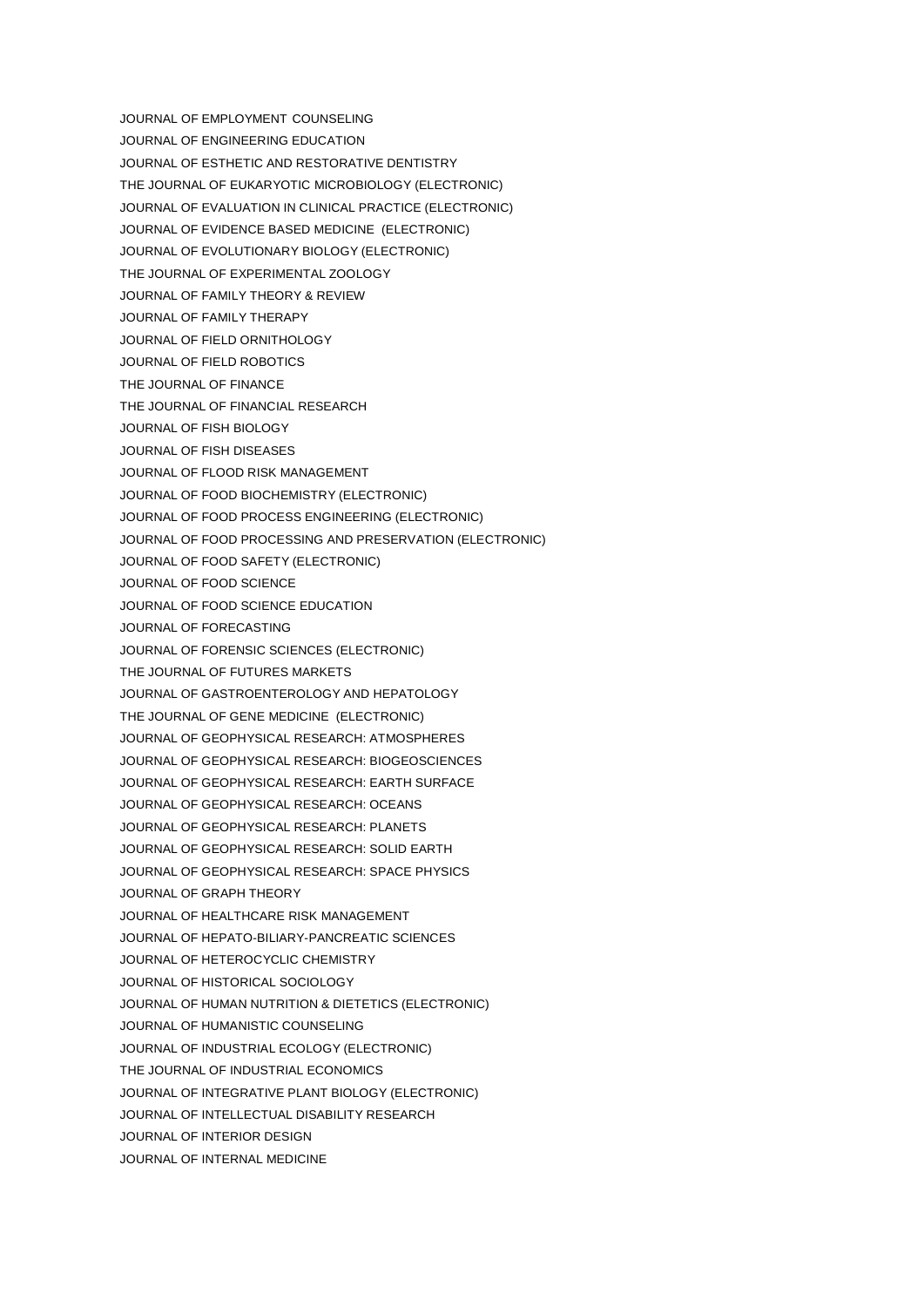- JOURNAL OF INTERNATIONAL DEVELOPMENT
- JOURNAL OF INTERNATIONAL FINANCIAL MANAGEMENT & ACCOUNTING
- JOURNAL OF INTERVENTIONAL CARDIOLOGY
- JOURNAL OF INVESTIGATIVE AND CLINICAL DENTISTRY (ELECTRONIC)
- JOURNAL OF INVESTIGATIVE PSYCHOLOGY AND OFFENDER PROFILING (ELECTRONIC)
- JOURNAL OF LABELLED COMPOUNDS AND RADIOPHARMACEUTICALS (ELECTRONIC)
- JOURNAL OF LABOR AND SOCIETY
- JOURNAL OF LATIN AMERICAN & CARIBBEAN ANTHROPOLOGY (ELECTRONIC)
- JOURNAL OF LAW AND SOCIETY
- JOURNAL OF LEADERSHIP STUDIES
- JOURNAL OF LEGAL STUDIES EDUCATION
- JOURNAL OF LEUKOCYTE BIOLOGY
- JOURNAL OF LINGUISTIC ANTHROPOLOGY
- JOURNAL OF MAGNETIC RESONANCE IMAGING
- JOURNAL OF MANAGEMENT STUDIES
- JOURNAL OF MARITAL AND FAMILY THERAPY
- JOURNAL OF MARRIAGE AND FAMILY
- JOURNAL OF MASS SPECTROMETRY (INCORP BIOLOGICAL MASS SPECTROMETRY)
- JOURNAL OF MEDICAL IMAGING AND RADIATION ONCOLOGY
- JOURNAL OF MEDICAL PRIMATOLOGY (ELECTRONIC)
- JOURNAL OF MEDICAL VIROLOGY
- JOURNAL OF METAMORPHIC GEOLOGY
- JOURNAL OF MICROSCOPY
- JOURNAL OF MIDWIFERY & WOMEN'S HEALTH
- JOURNAL OF MOLECULAR RECOGNITION (ELECTRONIC)
- JOURNAL OF MONEY, CREDIT AND BANKING
- JOURNAL OF MORPHOLOGY
- JOURNAL OF MULTI CRITERIA DECISION ANALYSIS (ELECTRONIC)
- JOURNAL OF MULTICULTURAL COUNSELING AND DEVELOPMENT
- JOURNAL OF NEUROCHEMISTRY (ELECTRONIC)
- JOURNAL OF NEUROENDOCRINOLOGY (ELECTRONIC)
- JOURNAL OF NEUROIMAGING (ELECTRONIC)
- JOURNAL OF NEUROPSYCHOLOGY
- JOURNAL OF NEUROSCIENCE RESEARCH
- JOURNAL OF NURSING MANAGEMENT
- JOURNAL OF NURSING SCHOLARSHIP
- JOURNAL OF OBSTETRICS AND GYNAECOLOGY RESEARCH (ELECTRONIC)
- JOURNAL OF OCCUPATIONAL AND ORGANIZATIONAL PSYCHOLOGY
- JOURNAL OF ORAL PATHOLOGY & MEDICINE
- JOURNAL OF ORAL REHABILITATION
- JOURNAL OF ORGANIZATIONAL BEHAVIOR
- JOURNAL OF ORTHOPAEDIC RESEARCH
- JOURNAL OF PAEDIATRICS AND CHILD HEALTH
- JOURNAL OF PARENTERAL AND ENTERAL NUTRITION
- THE JOURNAL OF PATHOLOGY
- JOURNAL OF PEPTIDE SCIENCE (ELECTRONIC)
- JOURNAL OF PERIODONTAL RESEARCH
- JOURNAL OF PERIODONTOLOGY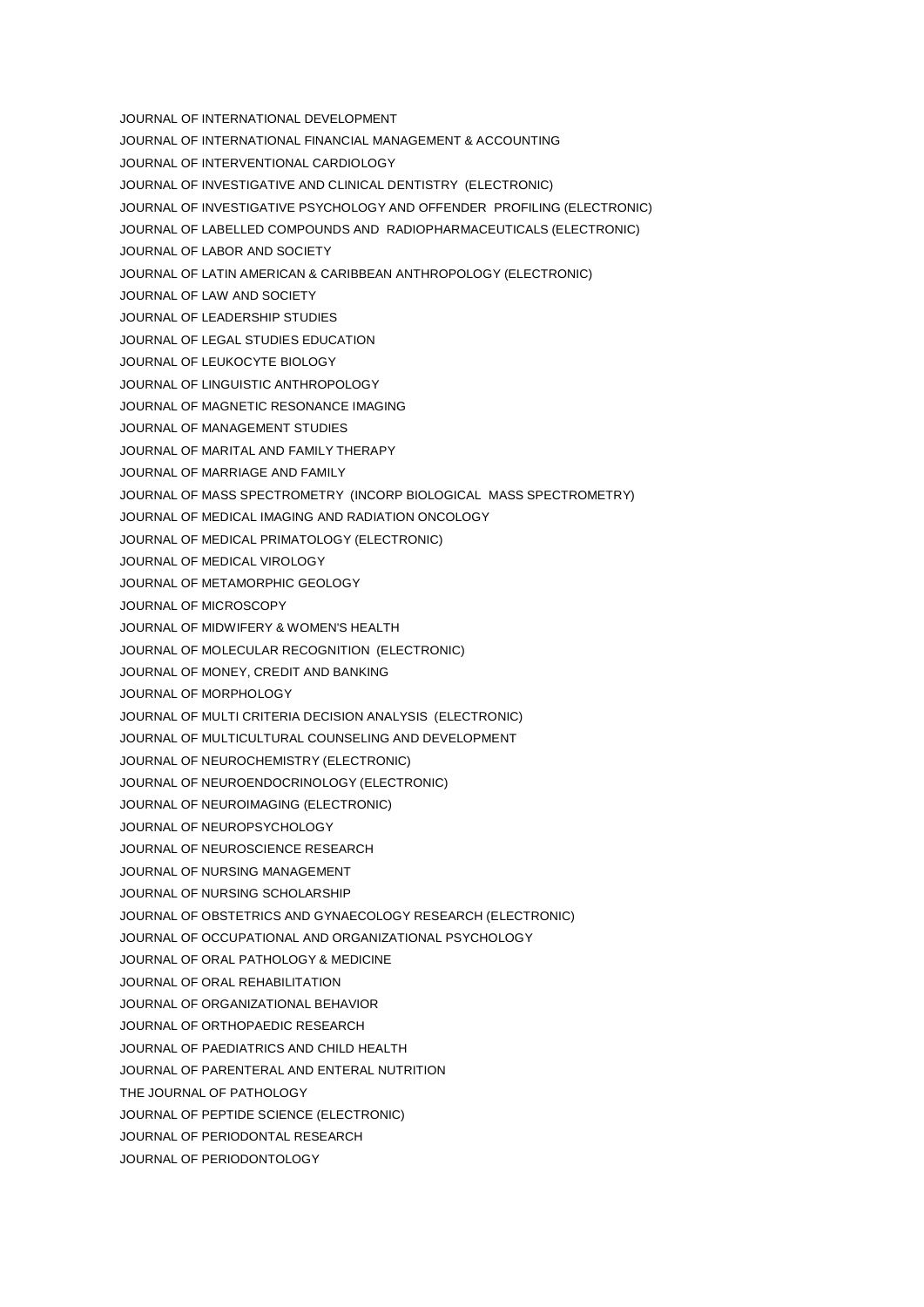- JOURNAL OF PERSONALITY
- JOURNAL OF PETROLEUM GEOLOGY
- JOURNAL OF PHARMACEUTICAL HEALTH SERVICES RESEARCH (ELECTRONIC)
- JOURNAL OF PHARMACY AND PHARMACOLOGY: AN INTERNATIONAL JOURNAL OF PHARMACEUTICAL SCIENCE
- JOURNAL OF PHARMACY PRACTICE AND RESEARCH (ELECTRONIC)
- JOURNAL OF PHILOSOPHY OF EDUCATION
- JOURNAL OF PHYCOLOGY
- JOURNAL OF PHYSICAL ORGANIC CHEMISTRY (ELECTRONIC)
- THE JOURNAL OF PHYSIOLOGY
- JOURNAL OF PHYTOPATHOLOGY
- JOURNAL OF PINEAL RESEARCH (ELECTRONIC)
- JOURNAL OF PLANT NUTRITION AND SOIL SCIENCE
- JOURNAL OF POLICY ANALYSIS AND MANAGEMENT
- JOURNAL OF POLICY AND PRACTICE IN INTELLECTUAL DISABILITIES (ELECTRONIC)
- THE JOURNAL OF POLITICAL PHILOSOPHY
- JOURNAL OF POLYMER SCIENCE (IN TWO SECTIONS)
- THE JOURNAL OF POPULAR CULTURE
- THE JOURNAL OF PRODUCT INNOVATION MANAGEMENT
- JOURNAL OF PROSTHODONTICS
- JOURNAL OF PSYCHIATRIC & MENTAL HEALTH NURSING
- JOURNAL OF PUBLIC AFFAIRS (ELECTRONIC)
- JOURNAL OF PUBLIC ECONOMIC THEORY (ELECTRONIC)
- JOURNAL OF PUBLIC HEALTH DENTISTRY
- JOURNAL OF QUATERNARY SCIENCE
- JOURNAL OF RAMAN SPECTROSCOPY
- JOURNAL OF REGIONAL SCIENCE
- JOURNAL OF RELIGIOUS ETHICS
- JOURNAL OF RELIGIOUS HISTORY
- JOURNAL OF RENAL CARE
- JOURNAL OF RESEARCH IN READING
- JOURNAL OF RESEARCH IN SCIENCE TEACHING
- JOURNAL OF RESEARCH IN SPECIAL EDUCATIONAL NEEDS
- JOURNAL OF RESEARCH ON ADOLESCENCE (ELECTRONIC)
- JOURNAL OF RISK AND INSURANCE
- THE JOURNAL OF RURAL HEALTH
- JOURNAL OF SCHOOL HEALTH
- JOURNAL OF SENSORY STUDIES (ELECTRONIC)
- JOURNAL OF SEPARATION SCIENCE (ELECTRONIC)
- JOURNAL OF SLEEP RESEARCH (ELECTRONIC)
- JOURNAL OF SMALL ANIMAL PRACTICE
- JOURNAL OF SMALL BUSINESS MANAGEMENT
- JOURNAL OF SOCIAL ISSUES (ELECTRONIC)
- JOURNAL OF SOCIAL PHILOSOPHY
- JOURNAL OF SOCIOLINGUISTICS
- JOURNAL OF SOFTWARE: EVOLUTION AND PROCESS (ELECTRONIC)
- JOURNAL OF SUPPLY CHAIN MANAGEMENT
- JOURNAL OF SUPREME COURT HISTORY
- JOURNAL OF SURFACTANTS AND DETERGENTS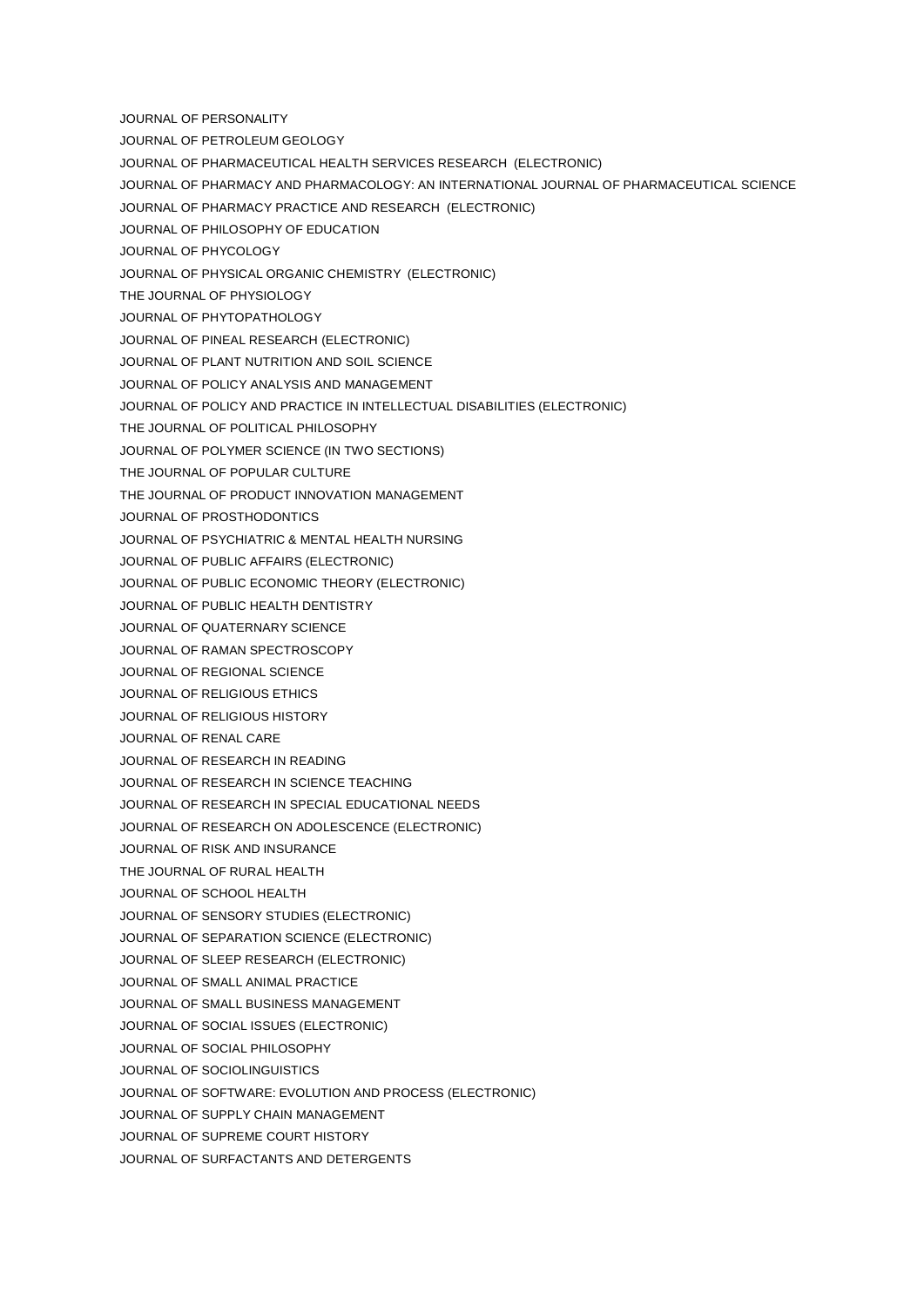JOURNAL OF SURGICAL ONCOLOGY JOURNAL OF SYNCHROTRON RADIATION (ELECTRONIC) JOURNAL OF SYSTEMATICS EVOLUTION JOURNAL OF TEXTURE STUDIES (ELECTRONIC) JOURNAL OF THE AMERICAN CERAMIC SOCIETY JOURNAL OF THE AMERICAN OIL CHEMISTS' SOCIETY JOURNAL OF THE AMERICAN WATER RESOURCES ASSOCIATION (ELECTRONIC) JOURNAL OF THE ASSOCIATION FOR INFORMATION SCIENCE AND TECHNOLOGY JOURNAL OF THE CHINESE CHEMICAL SOCIETY (ELECTRONIC) JOURNAL OF THE EUROPEAN ACADEMY OF DERMATOLOGY & VENEREOLOGY JOURNAL OF THE EXPERIMENTAL ANALYSIS OF BEHAVIOR JOURNAL OF THE HISTORY OF THE BEHAVIORAL SCIENCES JOURNAL OF THE INSTITUTE OF BREWING JOURNAL OF THE LONDON MATHEMATICAL SOCIETY JOURNAL OF THE PERIPHERAL NERVOUS SYSTEM (ELECTRONIC) THE JOURNAL OF THE ROYAL ANTHROPOLOGICAL INSTITUTE JOURNAL OF THE ROYAL STATISTICAL SOCIETY: SERIES A (STATISTICS IN SOCIETY) JOURNAL OF THE ROYAL STATISTICAL SOCIETY: SERIES B (STATISTICAL METHODOLOGY) JOURNAL OF THE ROYAL STATISTICAL SOCIETY: SERIES C (APPLIED STATISTICS) JOURNAL OF THE SCIENCE OF FOOD AND AGRICULTURE JOURNAL OF THE SOCIETY FOR INFORMATION DISPLAY JOURNAL OF THE WORLD AQUACULTURE SOCIETY (ELECTRONIC) JOURNAL OF THEORETICAL SOCIAL PSYCHOLOGY JOURNAL OF THROMBOSIS AND HAEMOSTASIS JOURNAL OF TIME SERIES ANALYSIS JOURNAL OF TISSUE ENGINEERING AND REGENERATIVE MEDICINE JOURNAL OF TOPOLOGY JOURNAL OF TRAUMATIC STRESS JOURNAL OF ULTRASOUND IN MEDICINE JOURNAL OF VEGETATION SCIENCE JOURNAL OF VETERINARY EMERGENCY AND CRITICAL CARE JOURNAL OF VETERINARY PHARMACOLOGY & THERAPEUTICS JOURNAL OF VINYL & ADDITIVE TECHNOLOGY JOURNAL OF VIRAL HEPATITIS (ELECTRONIC) THE JOURNAL OF WILDLIFE MANAGEMENT (ELECTRONIC) THE JOURNAL OF WORLD INTELLECTUAL PROPERTY JOURNAL OF ZOOLOGICAL SYSTEMATICS AND EVOLUTIONARY RESEARCH JOURNAL OF ZOOLOGY JUVENILE AND FAMILY COURT JOURNAL KNOWLEDGE AND PROCESS MANAGEMENT: THE JOURNAL OF CORPORATE TRANSFORMATION KYKLOS INTERNATIONAL REVIEW OF SOCIAL SCIENCES LABOUR LAKES & RESERVOIRS: RESEARCH AND MANAGEMENT (ELECTRONIC) LAND DEGRADATION AND DEVELOPMENT LANGUAGE & LINGUISTICS COMPASS (ELECTRONIC) LANGUAGE LEARNING THE LARYNGOSCOPE LASER & PHOTONICS REVIEWS (ELECTRONIC)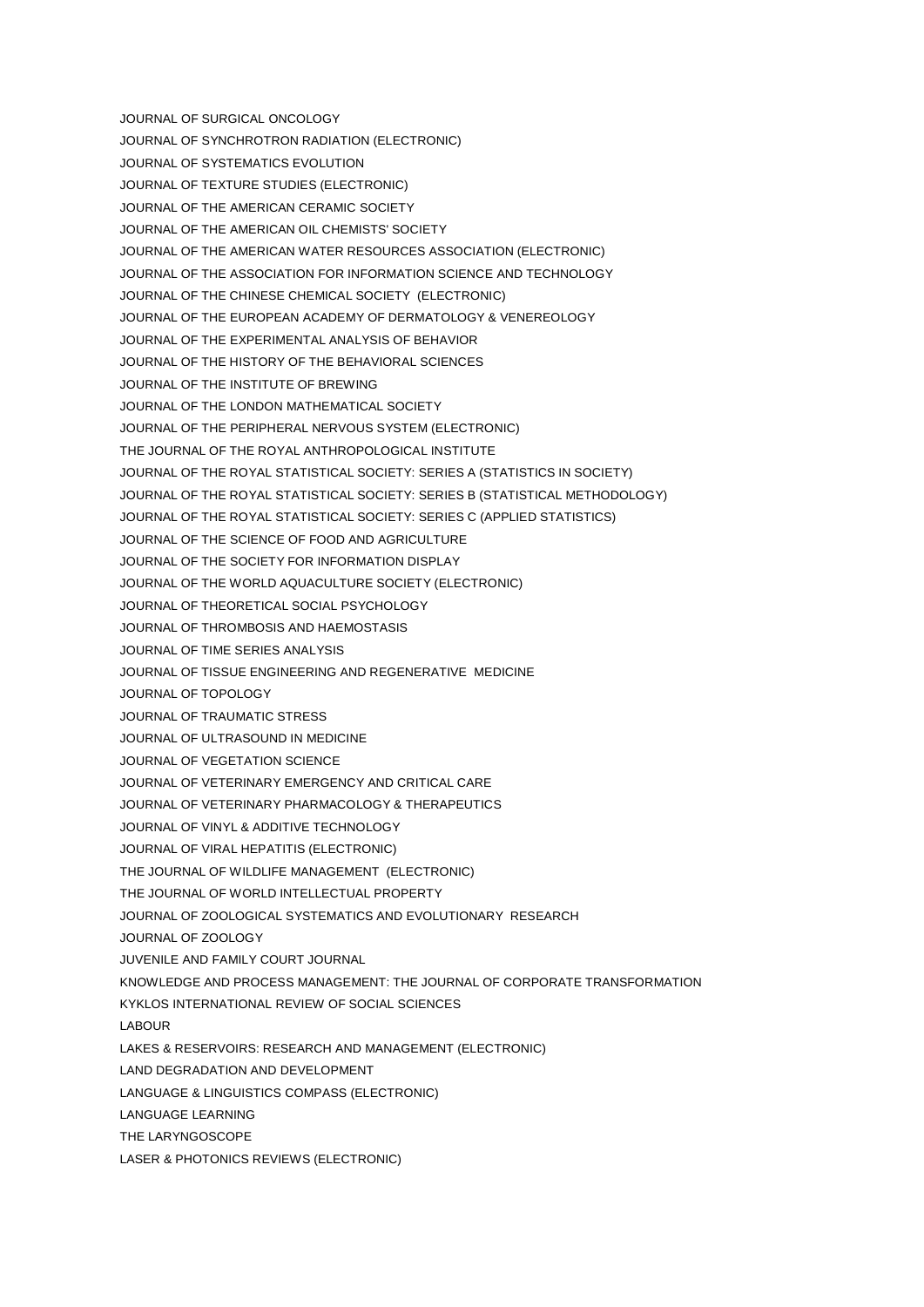LASER TECHNIK JOURNAL LASERS IN SURGERY AND MEDICINE (ELECTRONIC) LATIN AMERICAN POLICY THE LATIN AMERICANIST LAW & POLICY (ELECTRONIC) LAW & SOCIAL INQUIRY LAW & SOCIETY REVIEW LEADER TO LEADER LEARNED PUBLISHING LEARNING DISABILITIES RESEARCH & PRACTICE LEBENSMITTEL-INDUSTRIE LEBENSMITTELCHEMIE LEGAL AND CRIMINOLOGICAL PSYCHOLOGY LEGISLATIVE STUDIES QUARTERLY LETHAIA LETTERS IN APPLIED MICROBIOLOGY LIMNOLOGY & OCEANOGRAPHY: METHODS LIMNOLOGY AND OCEANOGRAPHY LIMNOLOGY AND OCEANOGRAPHY: BULLETIN LIPIDS **LITERACY** LITERATURE COMPASS (ELECTRONIC) LIVER INTERNATIONAL (ELECTRONIC) LIVER TRANSPLANTATION LONDON BUSINESS SCHOOL REVIEW LUBRICATION SCIENCE LUMINESCENCE: THE JOURNAL OF BIOLOGICAL AND CHEMICAL LUMINESCENCE (ELECTRONIC) **LUTS** MACROMOLECULAR BIOSCIENCE (ELECTRONIC) MACROMOLECULAR CHEMISTRY AND PHYSICS (ELECTRONIC) MACROMOLECULAR MATERIALS & ENGINEERING MACROMOLECULAR RAPID COMMUNICATIONS (ELECTRONIC) MACROMOLECULAR REACTION ENGINEERING (ELECTRONIC) MACROMOLECULAR SYMPOSIA (ELECTRONIC) MACROMOLECULAR THEORY AND SIMULATIONS (ELECTRONIC) MAGNETIC RESONANCE IN CHEMISTRY MAGNETIC RESONANCE IN MEDICINE THE MAJOR GIFTS REPORT MAMMAL REVIEW MANAGEMENT REPORT FOR NONUNION ORGANIZATIONS (ELECTRONIC) MANAGERIAL AND DECISION ECONOMICS THE MANCHESTER SCHOOL MARINE ECOLOGY (ELECTRONIC) MARINE MAMMAL SCIENCE (ELECTRONIC) MASS SPECTROMETRY REVIEWS MATERIALS AND CORROSION/WERKSTOFFE UND KORROSION MATERIALWISSENSCHAFT UND WERKSTOFFTECHNIK MATERNAL & CHILD NUTRITION (ELECTRONIC)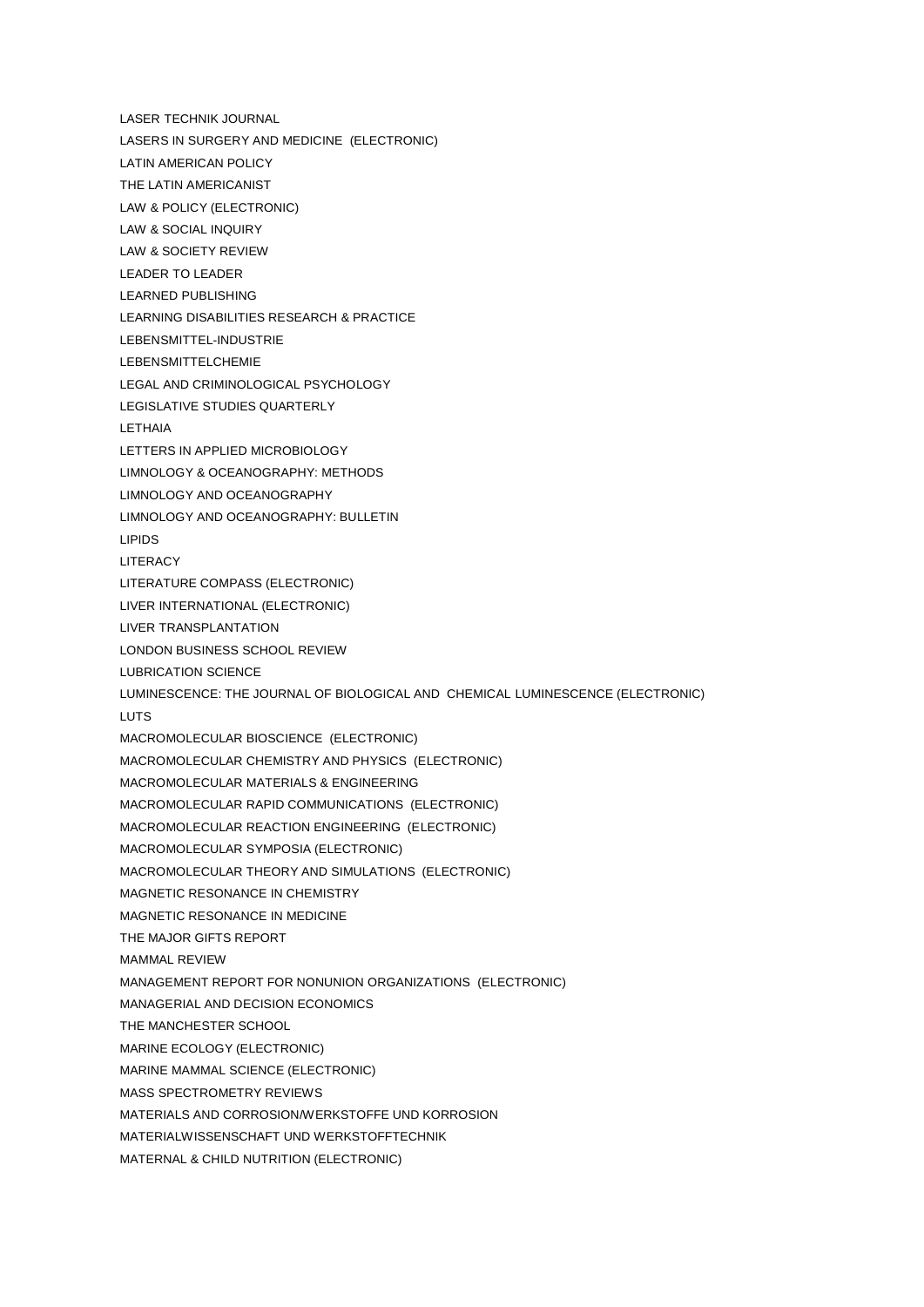- MATHEMATICAL FINANCE
- MATHEMATICAL METHODS IN THE APPLIED SCIENCES
- MATHEMATISCHE NACHRICHTEN
- MAUERWERK EUROPEAN JOURNAL OF MASONRY
- MEDICAL AND VETERINARY ENTOMOLOGY
- MEDICAL ANTHROPOLOGY QUARTERLY
- MEDICAL DEVICES & SENSORS
- MEDICAL EDUCATION
- MEDICAL PHYSICS
- MEDICINAL RESEARCH REVIEWS
- THE MEMBERSHIP MANAGEMENT REPORT (ELECTRONIC)
- MENTAL HEALTH WEEKLY
- METAPHILOSOPHY
- METEORITICS & PLANETARY SCIENCE
- METEOROLOGICAL APPLICATIONS
- METHODS IN ECOLOGY AND EVOLUTION
- METROECONOMICA
- MICROBIOLOGY AND IMMUNOLOGY
- MICROCIRCULATION (ELECTRONIC)
- MICROSCOPY AND ANALYSIS
- MICROSCOPY RESEARCH AND TECHNIQUE
- MICROSURGERY (ELECTRONIC)
- MICROWAVE AND OPTICAL TECHNOLOGY LETTERS
- MIDDLE EAST POLICY
- MIDWEST STUDIES IN PHILOSOPHY
- THE MILBANK QUARTERLY
- MILTON QUARTERLY
- MIND & LANGUAGE
- MIND, BRAIN, AND EDUCATION
- MLQ- MATHEMATICAL LOGIC QUARTERLY (ELECTRONIC)
- MODERN LANGUAGE JOURNAL
- THE MODERN LAW REVIEW
- THE MODERN LAW REVIEW BOUND VOLUME
- MODERN THEOLOGY
- MOLECULAR CARCINOGENESIS
- MOLECULAR ECOLOGY
- MOLECULAR ECOLOGY RESOURCES
- MOLECULAR INFORMATICS
- MOLECULAR MICROBIOLOGY
- MOLECULAR NUTRITION & FOOD RESEARCH (ELECTRONIC)
- MOLECULAR ORAL MICROBIOLOGY
- MOLECULAR PLANT PATHOLOGY (ELECTRONIC)
- MOLECULAR REPRODUCTION & DEVELOPMENT
- MONOGRAPHS OF THE SOCIETY FOR RESEARCH IN CHILD DEVELOPMENT
- MOVEMENT DISORDERS
- MOVEMENT DISORDERS CLINICAL PRACTICE (ELECTRONIC)
- MUSCLE AND NERVE
- MUSCULOSKELETAL CARE (ELECTRONIC)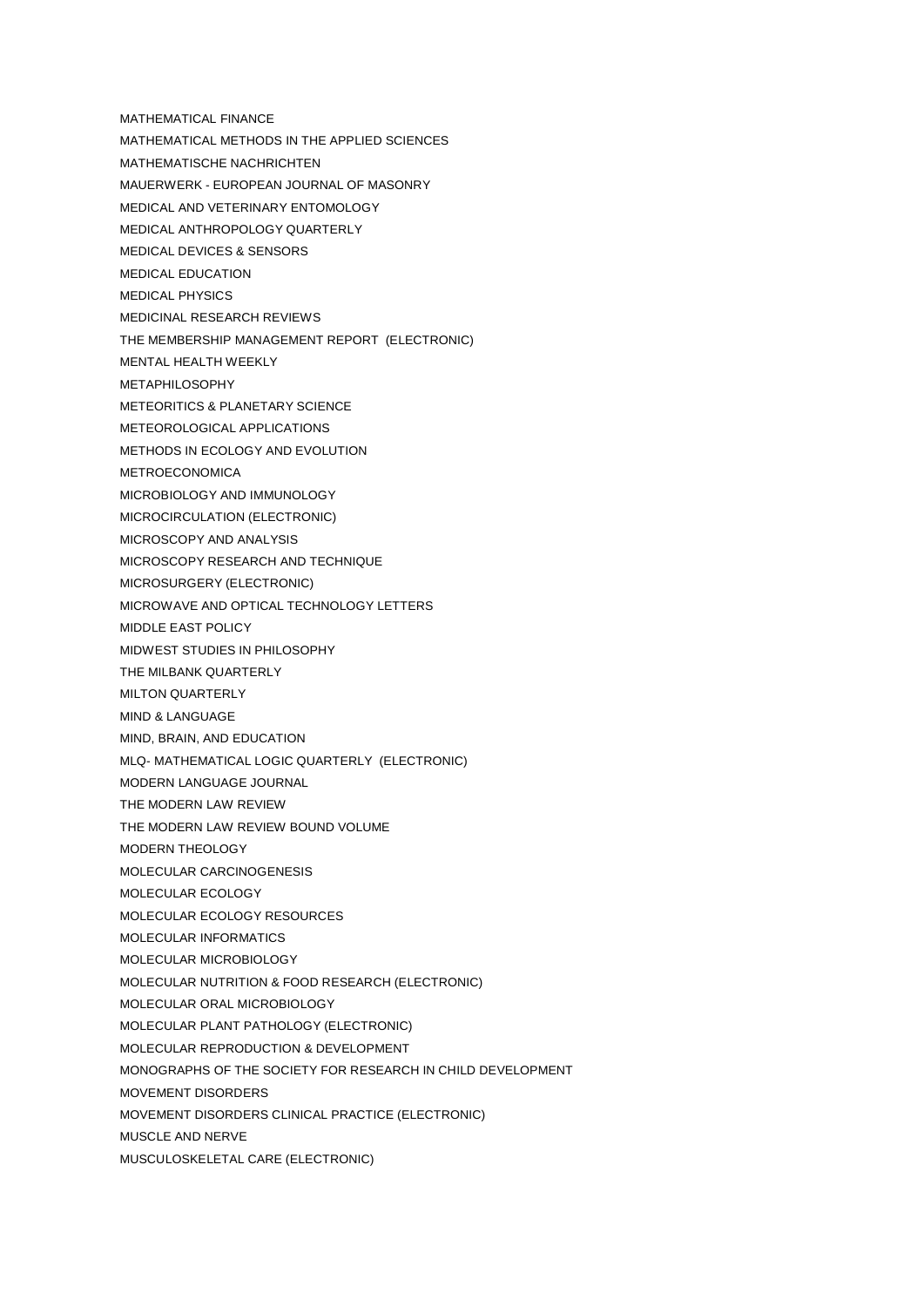- MUSEUM ANTHROPOLOGY
- MUSEUM INTERNATIONAL
- MUSIC ANALYSIS
- THE MUSLIM WORLD
- MYCOSES (ELECTRONIC)
- THE NATIONAL TEACHING & LEARNING FORUM
- NATIONS AND NATIONALISM
- NATURAL GAS & ELECTRICITY
- NATURAL RESOURCE MODELING (ELECTRONIC)
- NATURAL RESOURCES FORUM
- NAVAL RESEARCH LOGISTICS: AN INTERNATIONAL JOURNAL
- NAVIGATION
- NEGOTIATION AND CONFLICT MANAGEMENT RESEARCH (ELECTRONIC)
- NEGOTIATION JOURNAL
- NEPHROLOGY (ELECTRONIC)
- NETWORKS: AN INTERNATIONAL JOURNAL
- NEUROGASTROENTEROLOGY & MOTILITY (ELECTRONIC)
- NEUROLOGY AND CLINICAL NEUROSCIENCE (ELECTRONIC)
- NEUROMODULATION: TECHNOLOGY AT THE NEURAL INTERFACE
- NEUROPATHOLOGY (ELECTRONIC)
- NEUROPATHOLOGY & APPLIED NEUROBIOLOGY
- NEUROUROLOGY AND URODYNAMICS (ELECTRONIC)
- NEW BLACKFRIARS
- NEW DIRECTIONS FOR ADULT & CONTINUING EDUCATION
- NEW DIRECTIONS FOR CHILD & ADOLESCENT DEVELOPMENT
- NEW DIRECTIONS FOR COMMUNITY COLLEGES
- NEW DIRECTIONS FOR EVALUATION
- NEW DIRECTIONS FOR HIGHER EDUCATION
- NEW DIRECTIONS FOR INSTITUTIONAL RESEARCH
- NEW DIRECTIONS FOR STUDENT LEADERSHIP
- NEW DIRECTIONS FOR STUDENT SERVICES
- NEW DIRECTIONS FOR TEACHING & LEARNING
- NEW HORIZONS IN ADULT EDUCATION AND HUMAN RESOURCE DEVELOPMENT (ELECTRONIC)
- NEW PERSPECTIVES QUARTERLY
- NEW PHYTOLOGIST (ELECTRONIC)
- NEW TECHNOLOGY, WORK AND EMPLOYMENT
- NEW ZEALAND GEOGRAPHER (ELECTRONIC)
- NIHON KYUKYU IGAKUKAI ZASSHI
- NMR IN BIOMEDICINE (ELECTRONIC)
- NONPROFIT BUSINESS ADVISOR
- NONPROFIT COMMUNICATIONS REPORT (ELECTRONIC)
- NONPROFIT MANAGEMENT & LEADERSHIP
- NORDIC JOURNAL OF BOTANY (ELECTRONIC)
- NORTH AMERICAN DIALOGUE (ELECTRONIC)
- NOUS
- NUMERICAL LINEAR ALGEBRA WITH APPLICATIONS (ELECTRONIC)
- NUMERICAL METHODS FOR PARTIAL DIFFERENTIAL EQUATIONS
- NURSING & HEALTH SCIENCES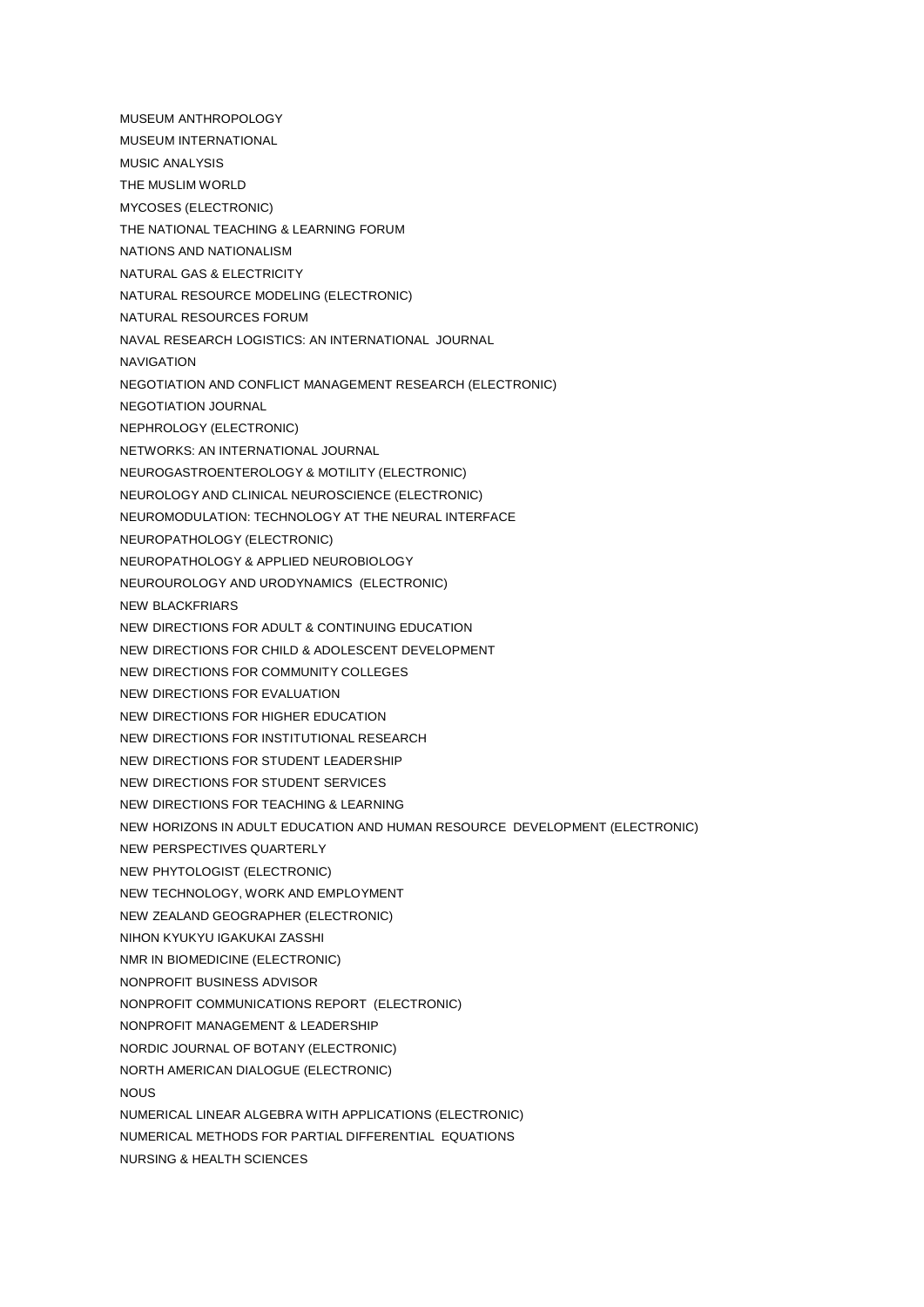NURSING FORUM NURSING IN CRITICAL CARE NURSING INQUIRY (ELECTRONIC) NURSING PHILOSOPHY (ELECTRONIC) NUTRITION & DIETETICS (ELECTRONIC) NUTRITION BULLETIN NUTRITION IN CLINICAL PRACTICE **OBESITY** OBESITY REVIEWS THE OBSTETRICIAN & GYNAECOLOGIST **OCEANIA** OIKOS (ELECTRONIC) OIL AND ENERGY TRENDS OIL AND ENERGY TRENDS: ANNUAL STATISTICAL REVIEW THE ONCOLOGIST OPEC ENERGY REVIEW OPHTHALMIC AND PHYSIOLOGICAL OPTICS OPTIMAL CONTROL APPLICATIONS AND METHODS ORAL DISEASES ORAL SURGERY ORBIS LITTERARUM ORTHODONTICS & CRANIOFACIAL RESEARCH ORTHOPAEDIC SURGERY (ELECTRONIC) OXFORD BULLETIN OF ECONOMICS & STATISTICS OXFORD JOURNAL OF ARCHAEOLOGY PACIFIC ECONOMIC REVIEW PACIFIC FOCUS PACIFIC PHILOSOPHICAL QUARTERLY PACING AND CLINICAL ELECTROPHYSIOLOGY PACKAGING TECHNOLOGY AND SCIENCE PAEDIATRIC & PERINATAL EPIDEMIOLOGY PAIN PRACTICE (ELECTRONIC) PALAEONTOLOGY (ELECTRONIC) PALEOCEANOGRAPHY PAPERS IN PALAEONTOLOGY PAPERS IN REGIONAL SCIENCE (ELECTRONIC) PARASITE IMMUNOLOGY (ELECTRONIC) PARLIAMENTARY HISTORY PARTICLE & PARTICLE SYSTEMS CHARACTERIZATION (ELECTRONIC) PATHOLOGY INTERNATIONAL PEACE & CHANGE PEDIATRIC ALLERGY AND IMMUNOLOGY PEDIATRIC ANESTHESIA PEDIATRIC BLOOD & CANCER (ELECTRONIC) PEDIATRIC DERMATOLOGY PEDIATRIC DIABETES (ELECTRONIC) PEDIATRIC OBESITY (ELECTRONIC)

PEDIATRIC PULMONOLOGY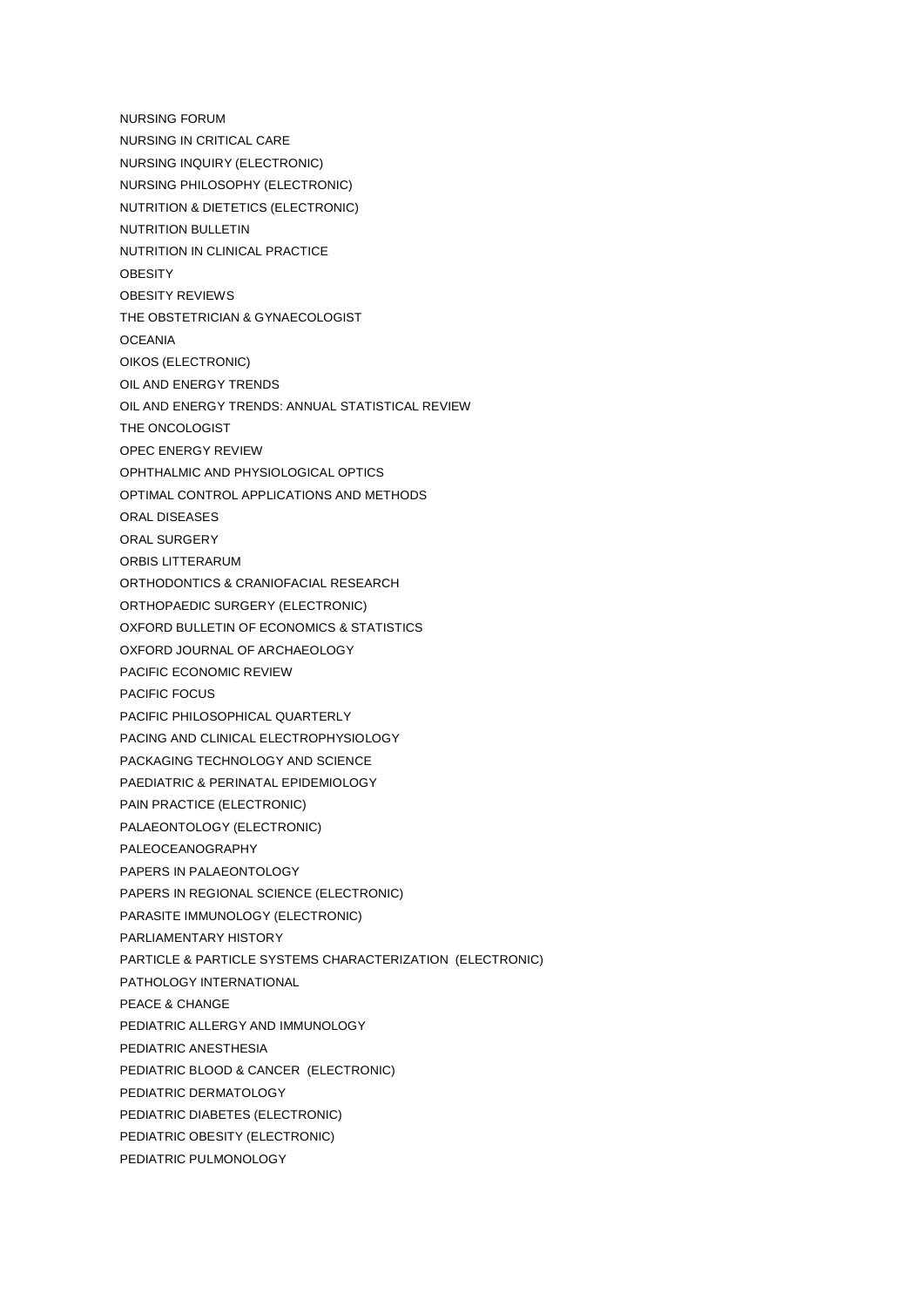PEDIATRIC TRANSPLANTATION (ELECTRONIC) PEDIATRICS INTERNATIONAL (ELECTRONIC) PEPTIDE SCIENCE PERFORMANCE IMPROVEMENT PERFORMANCE IMPROVEMENT QUARTERLY PERIODONTOLOGY 2000 PERMAFROST AND PERIGLACIAL PROCESSES PERSONAL RELATIONSHIPS (ELECTRONIC) PERSONALITY AND MENTAL HEALTH PERSONNEL PSYCHOLOGY PERSPECTIVES IN PSYCHIATRIC CARE PERSPECTIVES ON SEXUAL AND REPRODUCTIVE HEALTH (ELECTRONIC) PEST MANAGEMENT SCIENCE PHARMACEUTICAL STATISTICS: THE JOURNAL OF APPLIED STATISTICS IN THE PHARMACEUTICAL INDUSTRY PHARMACOEPIDEMIOLOGY AND DRUG SAFETY PHARMACOTHERAPY: THE JOURNAL OF HUMAN PHARMACOLOGY AND DRUG THERAPY PHILOSOPHICAL FORUM PHILOSOPHICAL INVESTIGATIONS PHILOSOPHICAL ISSUES PHILOSOPHICAL PERSPECTIVES PHILOSOPHY AND PHENOMENOLOGICAL RESEARCH (ELECTRONIC) PHILOSOPHY AND PUBLIC AFFAIRS PHILOSOPHY COMPASS (ELECTRONIC) PHOTOCHEMISTRY & PHOTOBIOLOGY PHOTODERMATOLOGY, PHOTOIMMUNOLOGY & PHOTOMEDICINE THE PHOTOGRAMMETRIC RECORD (ELECTRONIC) PHYCOLOGICAL RESEARCH (ELECTRONIC) PHYSICA STATUS SOLIDI (A) APPLICATIONS AND MATERIALS SCIENCE (ELECTRONIC) PHYSICA STATUS SOLIDI (B) BASIC SOLID STATE PHYSICS (ELECTRONIC) PHYSICA STATUS SOLIDI - RAPID RESEARCH LETTERS (ELECTRONIC) PHYSIK IN UNSERER ZEIT (PHIUZ) PHYSIK JOURNAL PHYSIOLOGIA PLANTARUM PHYSIOLOGICAL ENTOMOLOGY PHYSIOTHERAPY RESEARCH INTERNATIONAL (ELECTRONIC) PHYTOCHEMICAL ANALYSIS PHYTOTHERAPY RESEARCH PIGMENT CELL & MELANOMA RESEARCH PLANT BIOLOGY (ELECTRONIC) PLANT BREEDING PLANT CELL & ENVIRONMENT THE PLANT JOURNAL PLANT PATHOLOGY PLANT SPECIES BIOLOGY (ELECTRONIC) PLASMA PROCESSES AND POLYMERS (ELECTRONIC) PLASTICS ENGINEERING POLAR: POLITICAL AND LEGAL ANTHROPOLOGY REVIEW POLICY & INTERNET (ELECTRONIC)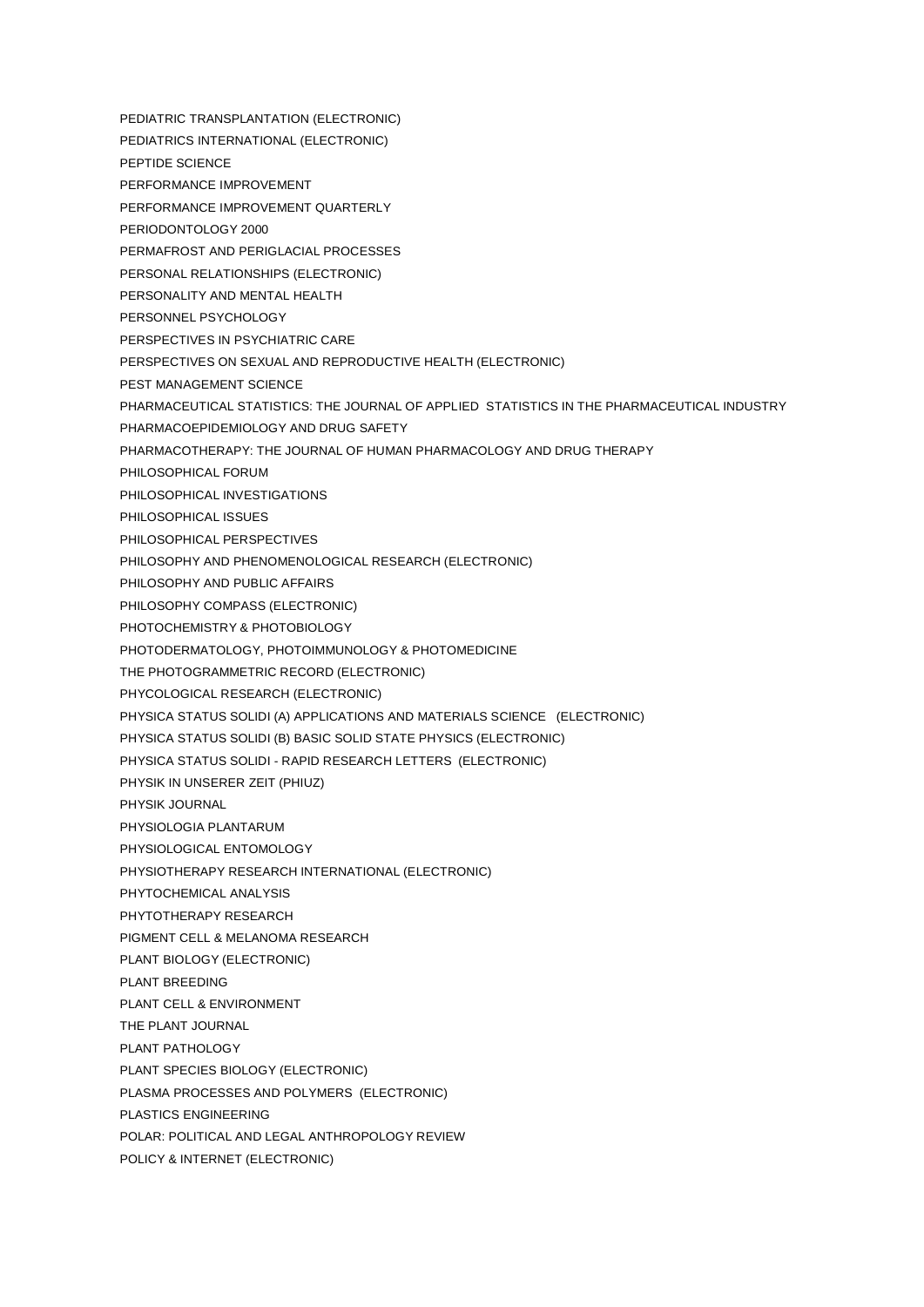POLICY STUDIES JOURNAL (ELECTRONIC)

- POLITICAL PSYCHOLOGY
- THE POLITICAL QUARTERLY
- POLITICAL SCIENCE QUARTERLY
- POLITICS & POLICY
- POLYMER COMPOSITES
- POLYMER CRYSTALLIZATION
- POLYMER ENGINEERING & SCIENCE
- POLYMER INTERNATIONAL
- POLYMERS FOR ADVANCED TECHNOLOGIES
- POPULATION AND DEVELOPMENT REVIEW
- POPULATION, SPACE AND PLACE (ELECTRONIC)
- POVERTY & PUBLIC POLICY (ELECTRONIC)
- PRACTICAL DIABETES (INCORPORATING CARDIABETES)
- PRENATAL DIAGNOSIS
- PRESCRIBER
- PRESIDENTIAL STUDIES QUARTERLY (ELECTRONIC)
- PROCEEDINGS IN APPLIED MATHEMATICS & MECHANICS (ELECTRONIC)
- PROCEEDINGS OF THE AMERICAN SOCIETY FOR INFORMATION SCIENCE & TECHNOLOGY (ELECTRONIC)
- PROCEEDINGS OF THE LONDON MATHEMATICAL SOCIETY
- PROCESS SAFETY PROGRESS
- PRODUCTION AND OPERATIONS MANAGEMENT
- PROGRESS IN NEUROLOGY AND PSYCHIATRY
- PROGRESS IN PHOTOVOLTAICS: RESEARCH & APPLICATIONS
- PROPELLANTS, EXPLOSIVES, PYROTECHNICS
- THE PROSTATE
- PROTEIN SCIENCE (ELECTRONIC)
- PROTEINS: STRUCTURE, FUNCTION AND BIOINFORMATICS
- **PROTEOMICS**
- PROTEOMICS CLINICAL APPLICATIONS (ELECTRONIC)
- PSYCH JOURNAL (ELECTRONIC)
- PSYCHIATRY AND CLINICAL NEUROSCIENCES
- PSYCHO-ONCOLOGY (ELECTRONIC)
- PSYCHOGERIATRICS (ELECTRONIC)
- PSYCHOLOGY & MARKETING
- PSYCHOLOGY AND PSYCHOTHERAPY: THEORY, RESEARCH AND PRACTICE
- PSYCHOLOGY IN THE SCHOOLS
- PSYCHOPHYSIOLOGY (ELECTRONIC)
- PSYCHOTHERAPY AND POLITICS INTERNATIONAL (ELECTRONIC)
- PUBLIC ADMINISTRATION
- PUBLIC ADMINISTRATION & DEVELOPMENT
- PUBLIC ADMINISTRATION REVIEW
- PUBLIC BUDGETING AND FINANCE
- PUBLIC HEALTH NURSING
- QUALITY AND RELIABILITY ENGINEERING INTERNATIONAL
- QUANTITATIVE ECONOMICS
- THE QUARTERLY JOURNAL OF THE ROYAL METEOROLOGICAL SOCIETY
- R & D MANAGEMENT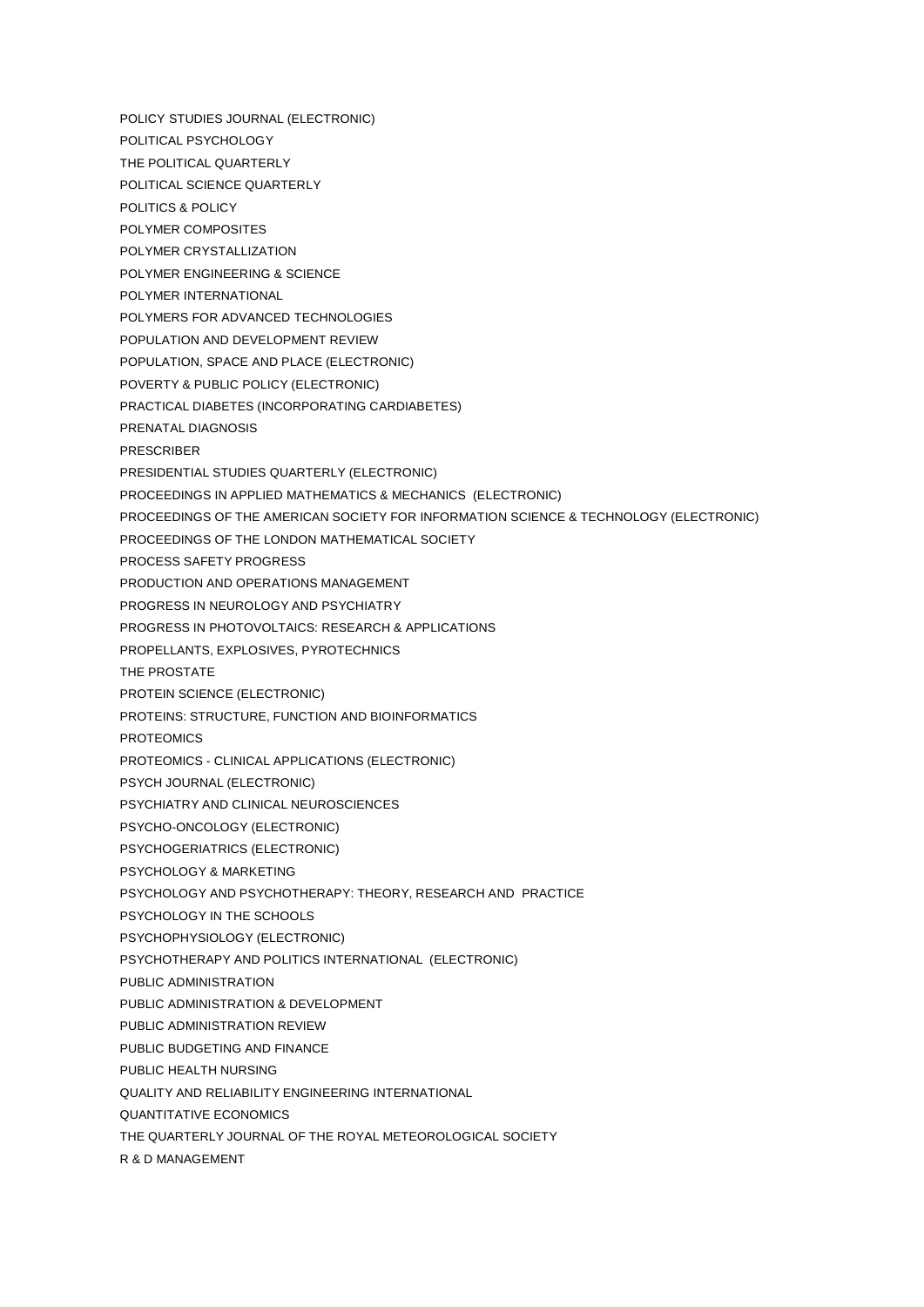- RADIO SCIENCE THE RAND JOURNAL OF ECONOMICS RANDOM STRUCTURES AND ALGORITHMS RAPID COMMUNICATIONS IN MASS SPECTROMETRY RATIO RATIO JURIS READING RESEARCH QUARTERLY THE READING TEACHER REAL ESTATE ECONOMICS RECRUITING & RETAINING ADULT LEARNERS REGIONAL SCIENCE POLICY AND PRACTICE REGULATION & GOVERNANCE (ELECTRONIC) RELIGION COMPASS (ELECTRONIC) RELIGIOUS STUDIES REVIEW REMEDIATION RENAISSANCE STUDIES REPRODUCTION IN DOMESTIC ANIMALS (ELECTRONIC) RESEARCH IN NURSING & HEALTH RESEARCH SYNTHESIS METHODS RESEARCH WORLD RESOURCE GEOLOGY RESPIROLOGY (ELECTRONIC) RESTORATION ECOLOGY (ELECTRONIC) REVIEW OF DEVELOPMENT ECONOMICS REVIEW OF EDUCATION REVIEW OF EUROPEAN, COMPARATIVE & INTERNATIONAL ENVIRONMENTAL LAW REVIEW OF FINANCIAL ECONOMICS REVIEW OF INCOME AND WEALTH REVIEW OF INTERNATIONAL ECONOMICS REVIEW OF POLICY RESEARCH REVIEW OF URBAN & REGIONAL DEVELOPMENT STUDIES REVIEWS IN AQUACULTURE (ELECTRONIC) REVIEWS IN MEDICAL VIROLOGY (ELECTRONIC) REVIEWS IN RELIGION & THEOLOGY REVIEWS OF GEOPHYSICS REVISTA INTERNACIONAL DEL TRABAJO REVUE INTERNATIONALE DU TRAVAIL THE RHEUMATOLOGIST RISK ANALYSIS RISK MANAGEMENT AND INSURANCE REVIEW RISK, HAZARDS & CRISIS IN PUBLIC POLICY (ELECTRONIC) RIVER RESEARCH AND APPLICATIONS RURAL SOCIOLOGY THE RUSSIAN REVIEW SCANDINAVIAN JOURNAL OF CARING SCIENCES (ELECTRONIC)
- THE SCANDINAVIAN JOURNAL OF ECONOMICS
- SCANDINAVIAN JOURNAL OF IMMUNOLOGY (ELECTRONIC)
- SCANDINAVIAN JOURNAL OF MEDICINE & SCIENCE IN SPORTS (ELECTRONIC)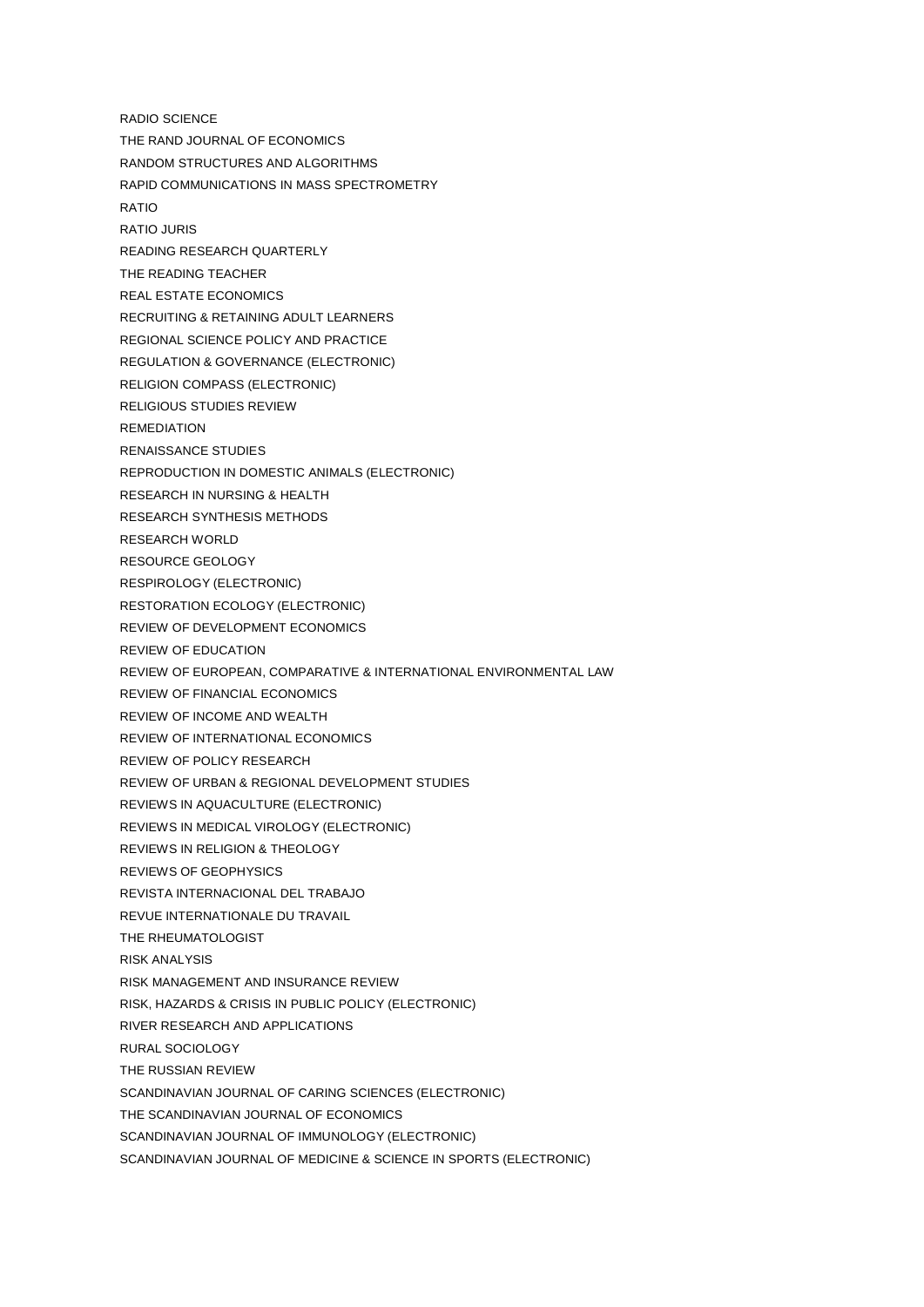- SCANDINAVIAN JOURNAL OF PSYCHOLOGY
- SCANDINAVIAN JOURNAL OF STATISTICS
- SCANDINAVIAN POLITICAL STUDIES
- SCHOOL SCIENCE AND MATHEMATICS
- SCIENCE EDUCATION
- SCOTTISH JOURNAL OF POLITICAL ECONOMY
- SECURITY AND PRIVACY
- **SEDIMENTOLOGY**
- SEMINARS IN DIALYSIS
- SEPARATION SCIENCE PLUS
- SID SYMPOSIUM DIGEST OF TECHNICAL PAPERS
- **SIGNIFICANCE**
- SINGAPORE JOURNAL OF TROPICAL GEOGRAPHY (ELECTRONIC)
- SKIN RESEARCH AND TECHNOLOGY
- SMALL (ELECTRONIC)
- SMALL METHODS
- SOCIAL AND PERSONALITY PSYCHOLOGY COMPASS
- SOCIAL ANTHROPOLOGY
- SOCIAL DEVELOPMENT (ELECTRONIC)
- SOCIAL ISSUES AND POLICY REVIEW (ELECTRONIC)
- SOCIAL POLICY & ADMINISTRATION
- SOCIAL SCIENCE QUARTERLY (ELECTRONIC)
- SOCIOLOGIA RURALIS
- SOCIOLOGICAL FORUM
- SOCIOLOGICAL INQUIRY
- SOCIOLOGY COMPASS
- SOCIOLOGY OF HEALTH & ILLNESS
- SOFTWARE TESTING, VERIFICATION & RELIABILITY (ELECTRONIC)
- SOFTWARE:PRACTICE AND EXPERIENCE
- SOIL USE AND MANAGEMENT
- SOLAR RRL
- SONOGRAPHY
- THE SOUTH AFRICAN JOURNAL OF ECONOMICS
- SOUTHERN ECONOMIC JOURNAL
- THE SOUTHERN JOURNAL OF PHILOSOPHY
- SPACE WEATHER (ELECTRONIC)
- SPECIAL CARE IN DENTISTRY (ELECTRONIC)
- SPECIAL EVENTS GALORE (ELECTRONIC)
- SPECTROSCOPY EUROPE
- **STAHLBAU**
- STARCH / STAERKE
- **STAT**
- STATISTICA NEERLANDICA (ELECTRONIC)
- STATISTICAL ANALYSIS AND DATA MINING (ELECTRONIC)
- STATISTICS IN MEDICINE
- STEEL CONSTRUCTION DESIGN AND RESEARCH
- STEEL RESEARCH INTERNATIONAL
- STEM CELLS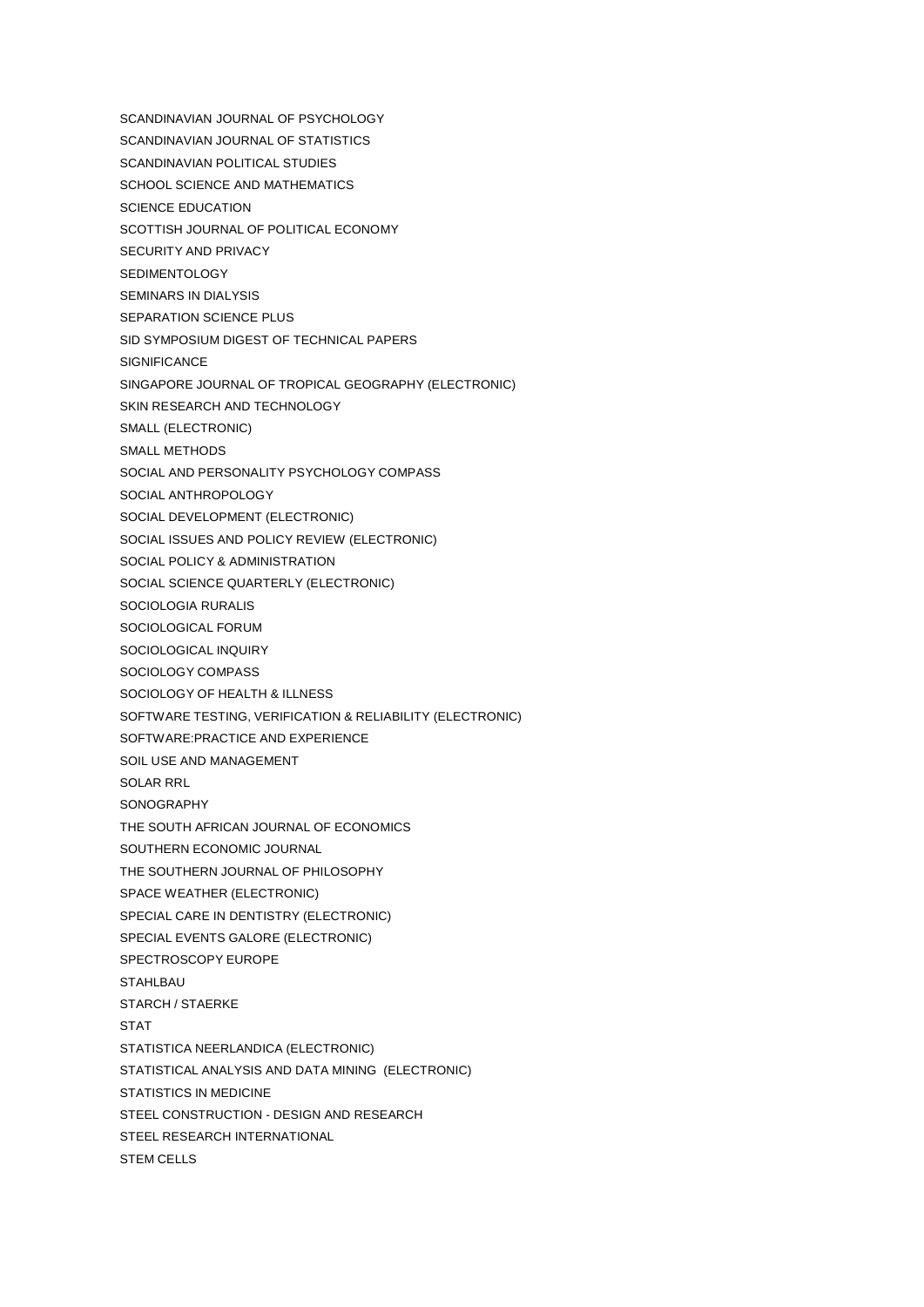- STRAIN (ELECTRONIC)
- STRATEGIC CHANGE: BRIEFINGS IN ENTREPRENEURIAL FINANCE
- STRATEGIC ENTREPRENEURSHIP JOURNAL
- STRATEGIC MANAGEMENT JOURNAL
- STRESS AND HEALTH (ELECTRONIC)
- STRUCTURAL CONCRETE
- STRUCTURAL CONTROL AND HEALTH MONITORING (ELECTRONIC)
- THE STRUCTURAL DESIGN OF TALL AND SPECIAL BUILDINGS (ELECTRONIC)
- STUDENT AFFAIRS TODAY
- STUDIA LINGUISTICA
- STUDIES IN APPLIED MATHEMATICS
- STUDIES IN ETHNICITY AND NATIONALISM
- STUDIES IN FAMILY PLANNING
- SUCCESSFUL FUNDRAISING
- THE SUCCESSFUL REGISTRAR
- SUICIDE AND LIFE-THREATENING BEHAVIOR
- SUPPORT FOR LEARNING
- SURFACE AND INTERFACE ANALYSIS
- SURGICAL PRACTICE
- SUSTAINABLE DEVELOPMENT
- SWISS POLITICAL SCIENCE REVIEW
- SYMBOLIC INTERACTION
- SYNAPSE (ELECTRONIC)
- SYNTAX
- SYSTEM DYNAMICS REVIEW (THE JOURNAL OF THE SYSTEM DYNAMICS SOCIETY)
- SYSTEMATIC ENTOMOLOGY
- SYSTEMS ENGINEERING
- SYSTEMS RESEARCH & BEHAVIORAL SCIENCE
- TEACHING STATISTICS
- TEACHING THEOLOGY & RELIGION
- **TECTONICS**
- TERRA NOVA
- TESOL JOURNAL (ELECTRONIC)
- TESOL QUARTERLY
- THEORETICAL ECONOMICS
- THEORIA
- THERAPEUTIC APHERESIS AND DIALYSIS
- THOUGHT: A JOURNAL OF PHILOSOPHY
- THUNDERBIRD INTERNATIONAL BUSINESS REVIEW
- TIJDSCHRIFT VOOR ECONOMISCHE EN SOCIALE GEOGRAFIE
- TOPICS IN COGNITIVE SCIENCE (ELECTRONIC)
- TRADITIONAL & KAMPO MEDICINE
- TRAFFIC (ELECTRONIC)
- TRANSACTIONS IN GIS (ELECTRONIC)
- TRANSACTIONS OF THE INSTITUTE OF BRITISH GEOGRAPHERS
- TRANSACTIONS OF THE PHILOLOGICAL SOCIETY
- TRANSACTIONS ON EMERGING TELECOMMUNICATIONS TECHNOLOGIES (ELECTRONIC)
- TRANSBOUNDARY AND EMERGING DISEASES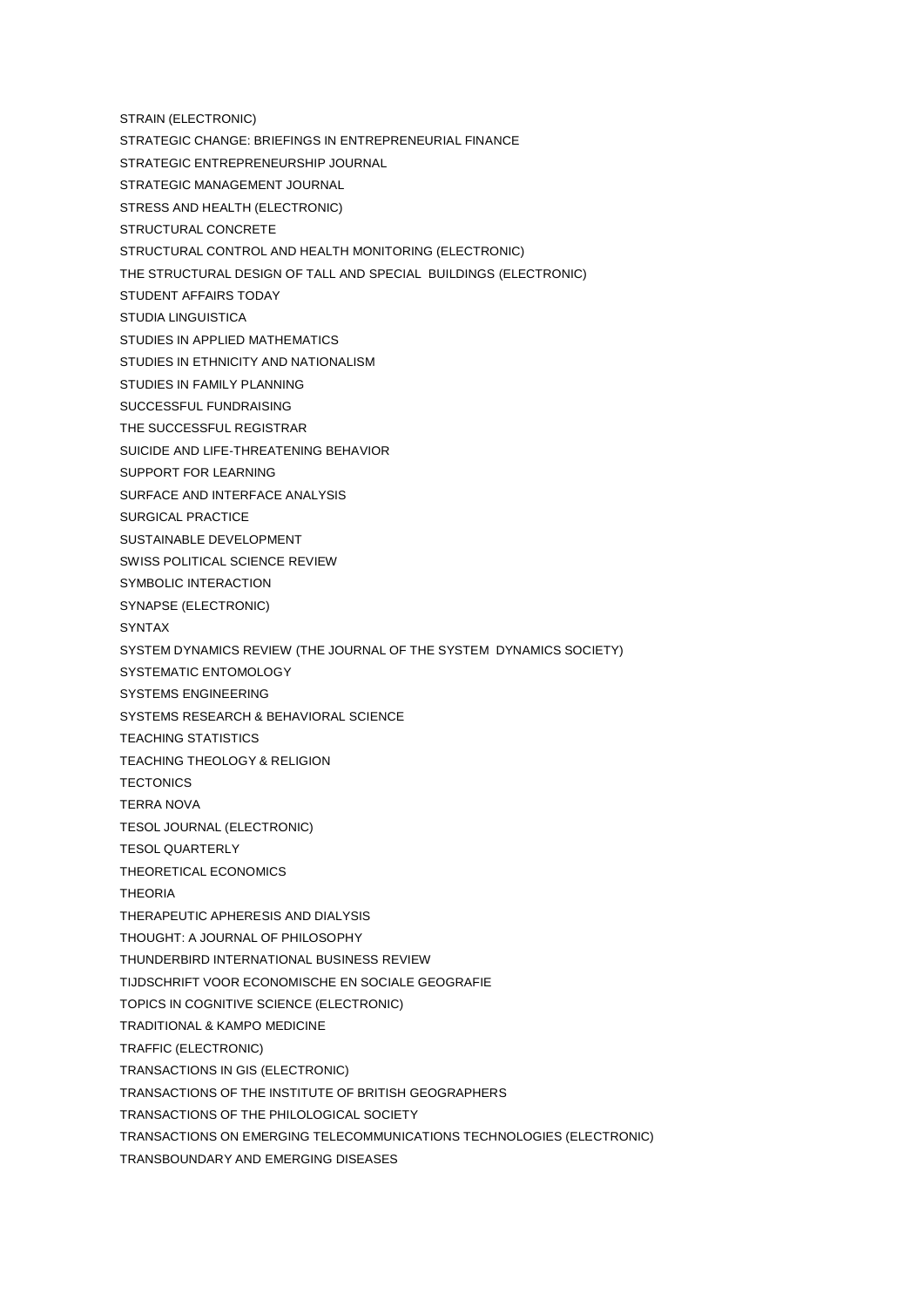TRANSFORMING ANTHROPOLOGY **TRANSFUSION** TRANSFUSION MEDICINE TRANSLATIONAL SPORTS MEDICINE TRANSPLANT INFECTIOUS DISEASE (ELECTRONIC) TRANSPLANT INTERNATIONAL (ELECTRONIC) TRENDS IN UROLOGY AND MEN'S HEALTH TROPICAL MEDICINE & INTERNATIONAL HEALTH ULTRASOUND IN OBSTETRICS & GYNECOLOGY UNTERNEHMERBRIEF BAUWIRTSCHAFT VAKUUM IN FORSCHUNG UND PRAXIS VETERINARY AND COMPARATIVE ONCOLOGY VETERINARY CLINICAL PATHOLOGY (ELECTRONIC) VETERINARY DERMATOLOGY VETERINARY OPHTHALMOLOGY (ELECTRONIC) VETERINARY RADIOLOGY & ULTRASOUND VETERINARY SURGERY VIETNAM JOURNAL OF CHEMISTRY VISUAL ANTHROPOLOGY REVIEW THE VOLUNTEER MANAGEMENT REPORT VOX SANGUINIS WATER AND ENVIRONMENT JOURNAL WATER RESOURCES RESEARCH WEATHER WEED BIOLOGY AND MANAGEMENT (ELECTRONIC) WEED RESEARCH WILDLIFF MONOGRAPH WILDLIFE SOCIETY BULLETIN (ELECTRONIC) WILEY INTERDISCIPLINARY REVIEWS: CLIMATE CHANGE (ELECTRONIC) WILEY INTERDISCIPLINARY REVIEWS: COGNITIVE SCIENCE (ELECTRONIC) WILEY INTERDISCIPLINARY REVIEWS: COMPUTATIONAL MOLECULAR SCIENCE (ELECTRONIC) WILEY INTERDISCIPLINARY REVIEWS: COMPUTATIONAL STATISTICS (ELECTRONIC) WILEY INTERDISCIPLINARY REVIEWS: DATA MINING AND KNOWLEDGE DISCOVERY (ELECTRONIC) WILEY INTERDISCIPLINARY REVIEWS: DEVELOPMENTAL BIOLOGY (ELECTRONIC) WILEY INTERDISCIPLINARY REVIEWS: ENERGY AND ENVIRONMENT (ELECTRONIC) WILEY INTERDISCIPLINARY REVIEWS: NANOMEDICINE AND NANOBIOTECHNOLOGY (ELECTRONIC) WILEY INTERDISCIPLINARY REVIEWS: RNA (ELECTRONIC) WILEY INTERDISCIPLINARY REVIEWS: SYSTEMS BIOLOGY AND MEDICINE (ELECTRONIC) WILEY INTERDISCIPLINARY REVIEWS: WATER WILMOTT MAGAZINE WIND ENERGY WOMEN IN HIGHER EDUCATION WORLD BANKING ABSTRACTS THE WORLD ECONOMY WORLD ENGLISHES WORLD MEDICAL & HEALTH POLICY (ELECTRONIC) WORLD OIL TRADE WORLD VIEWS ON EVIDENCE-BASED NURSING